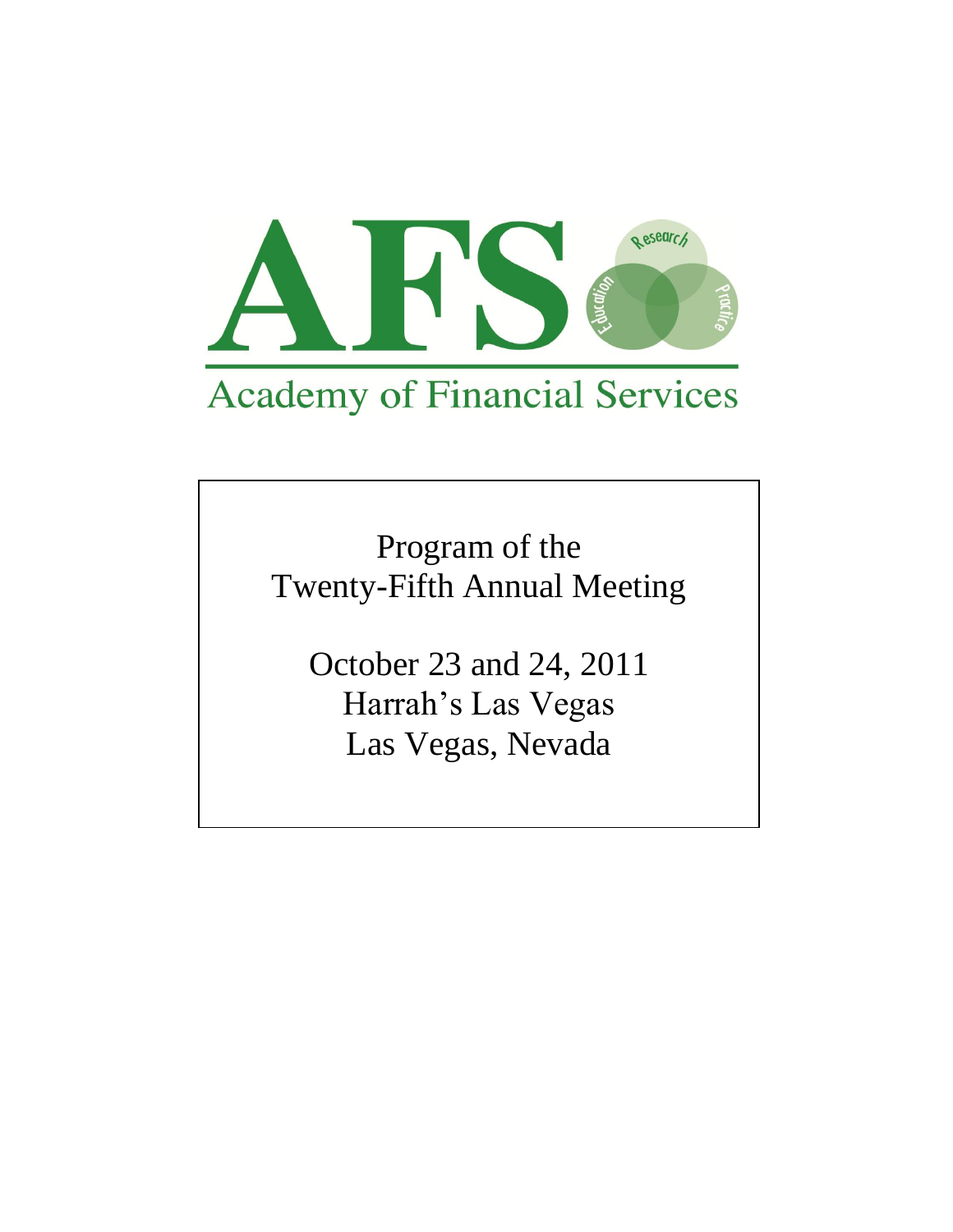# **Win a free stay in Las Vegas,..**

At our Sunday luncheon / business meeting, we will announce the winner of a free future stay in Las Vegas!! The package includes:

- \* 3 day, 2 night stay at Paris Las Vegas hotel
- \* 2 complimentary show tickets (hotel choice)
- \* 2 complimentary lunch vouchers to Le Village Buffet

To qualify for the drawing you must be:

- \* Registered for the AFS meeting
- \* A registered Harrah's guest during 10/21/11 10/24/11
- \* Present at Sunday's business meeting & drawing

This offer is non-transferable, hotel reserves all rights, valid 1/3/12 - 12/27/12, based on availability.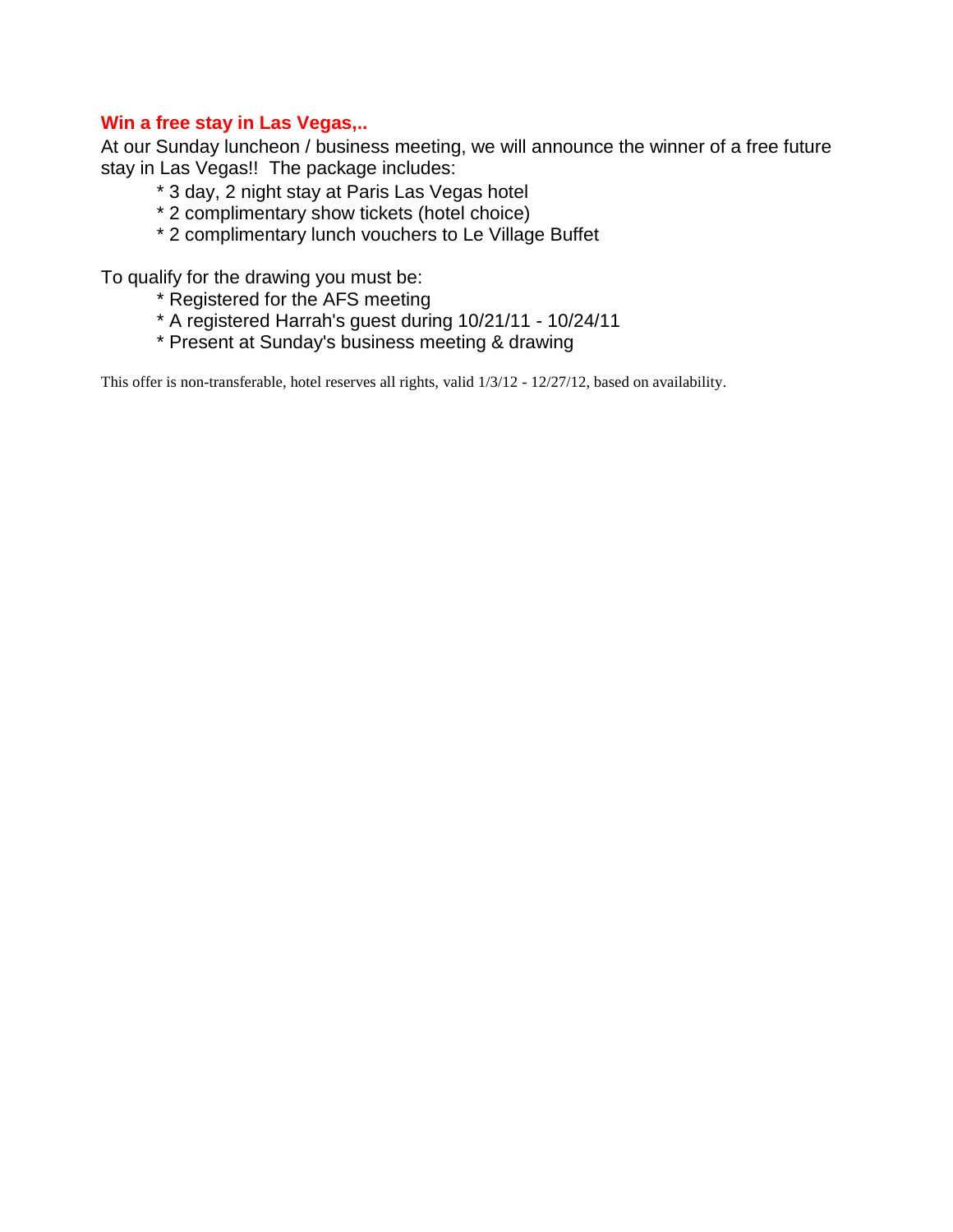# **The 2011 Meeting at a Glance**

# **SATURDAY**

# **5:00 – 6:00 pm – REGISTRATION**

# **SUNDAY**

### **7:00 am – 5:00 pm – REGISTRATION**

# **7:00 – 9:00 am – CONTINENTAL BREAKFAST**

#### **A Sessions, 8:00 – 9:15 am**

- A1 Retirement Planning I
- A2 Insurance I
- A3 Investments I
- A4 Pedagogy
- A5 Mortgages

### **9:15 – 9:30 am – Coffee Break**

#### **B Sessions, 9:30 – 10:45 am**

- B1 Retirement Planning II
- B2 Consumer and Investor Behavior
- B3 Investments II
- B4 Society, Gender, and Emotion
- B5 Special Session TBA

# **10:45 – 11:00 am – Coffee Break**

#### **C Sessions, 11:00 – 12:00**

- C1 Mutual Funds
- C2 Real Estate
- C3 Investments III
- C4 Business Planning
- C5 Special Session TBA

### **12:00 – 1:45 pm LUNCHEON**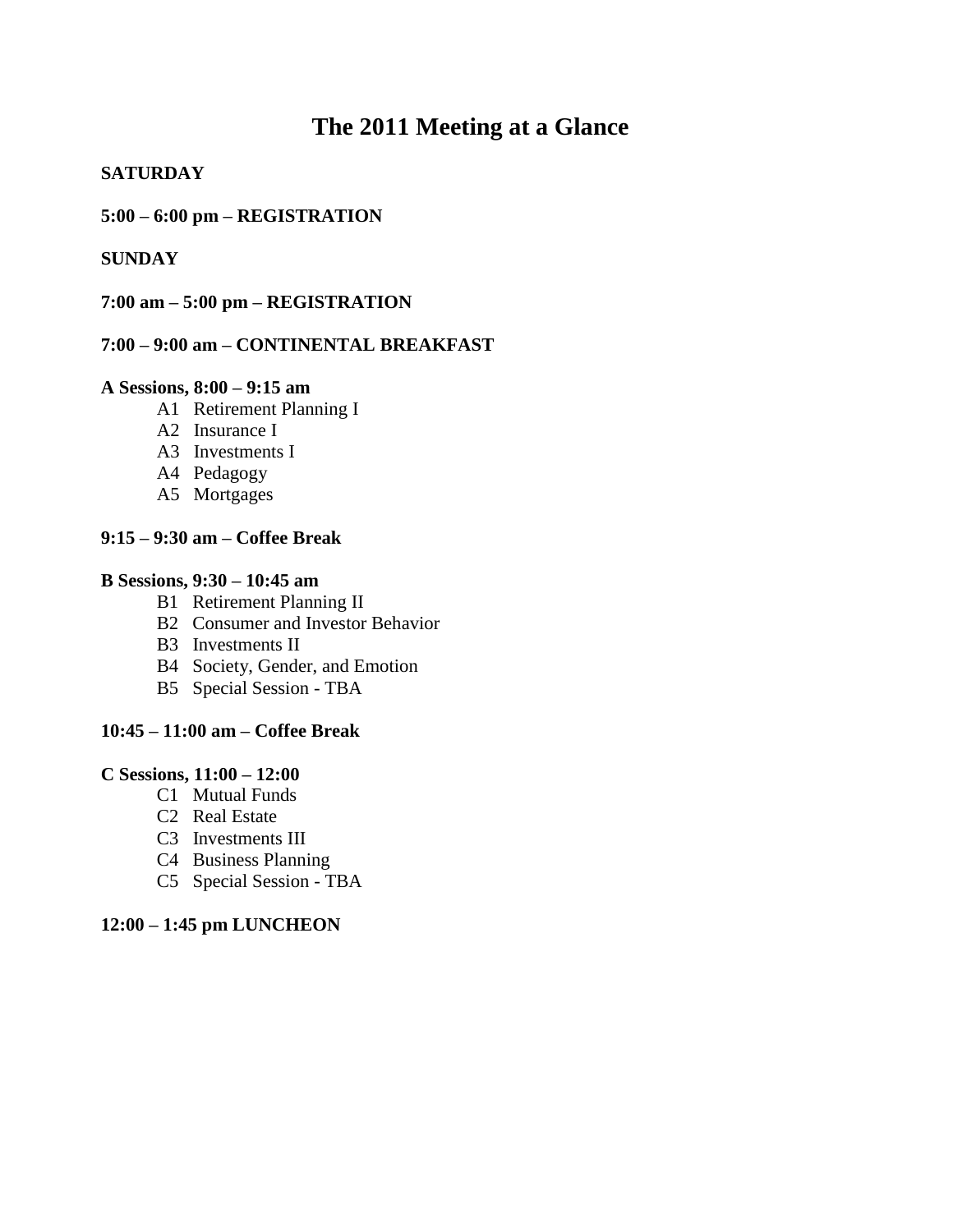### **D Sessions, 2:00 – 3:15 pm**

- D1 Regulation
- D<sub>2</sub> ETF's
- D3 Investments IV
- D4 Behavior
- D5 Retirement Planning III

# **3:15 – 3:30 am – Coffee Break**

### **E Sessions, 3:30 – 4:45**

- E1 Mix and Match
- E2 Investments V
- E3 Retirement Planning V
- E4 Topics in Financial Planning
- E5 Special Session TBA

# **5:30 – 7:30 pm – RECEPTION**

# **MONDAY**

# **7:00 am – 11:00 am – REGISTRATION**

# **7:00 – 9:00 am – CONTINENTAL BREAKFAST**

### **F Sessions, 8:00 – 9:15**

- F1 Potpourri
- F2 Al Gore's Invention?
- F3 Investments VI

### **9:15 – 9:30 am – Coffee Break**

### **G Sessions, 9:30 – 10:50**

- G1 Potpourri II
- G2 VIX and Skew and the Same to You
- G3 Special Session TBA

### **10:50 – 11:00 am – Coffee Break**

#### **H Sessions, 11:00 – 12:00**

- H1 B5 Municipal Bonds
- H2 C5 Retirement Planning IV
- H3 G3 Insurance II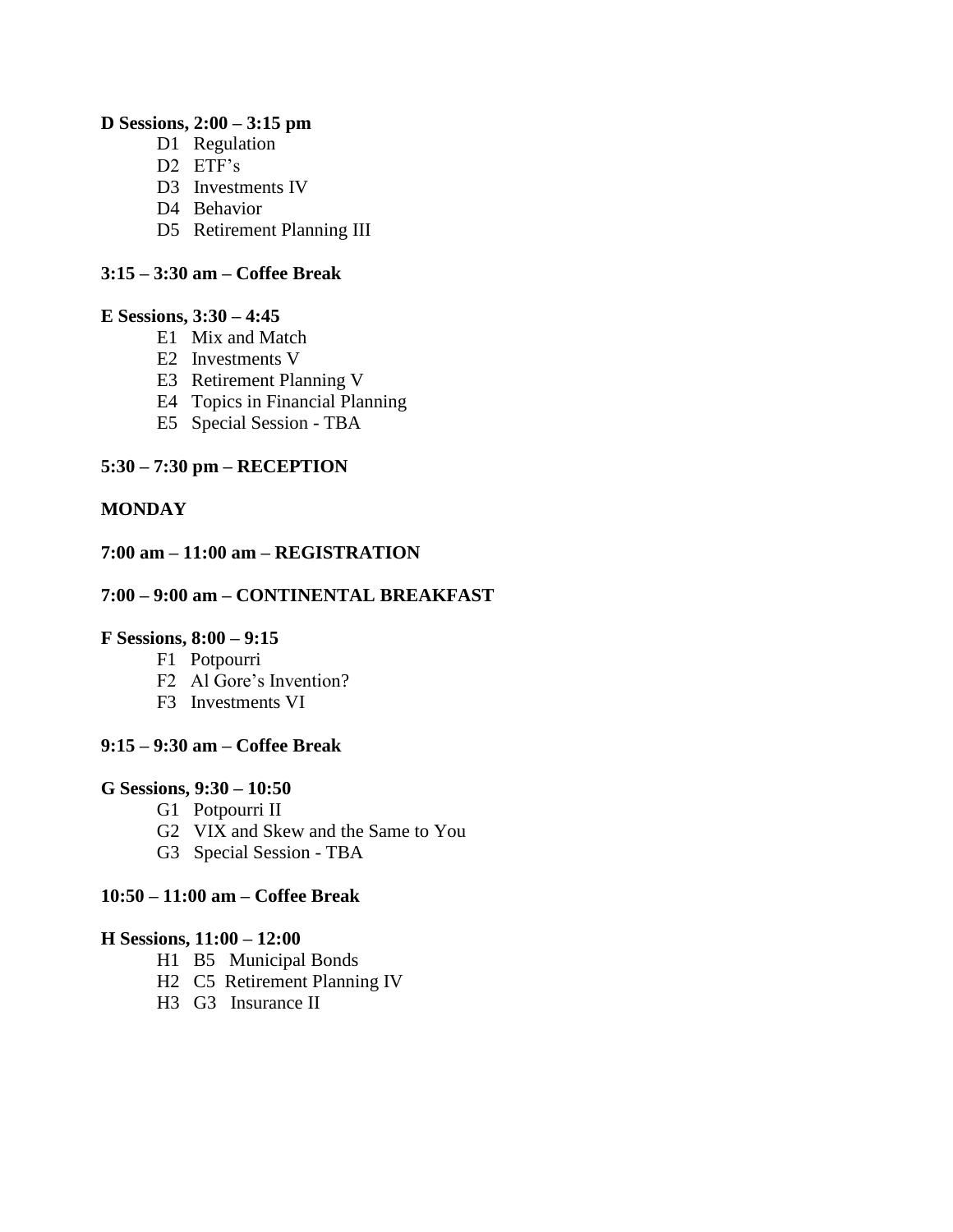# **Session Details**

#### **SUNDAY**

**7:00 am – 5:00 pm – REGISTRATION** 

#### **7:00 – 9:00 am – CONTINENTAL BREAKFAST**

### **Session A1: 8:00 – 9:15 am Location: TBA Retirement Planning I**

An Age-Based, Three Dimensional, Universal Distribution Model Incorporating Sequence Risk Larry R. Frank, Better Financial Education John B. Mitchell, Central Michigan University David M. Blanchett, Unified Trust Company, NA

Bengen Revisited John B. Mitchell, Central Michigan University

Social Security – Make it Work for your Children and Grandchildren Michael E. Hanna, University of Houston – Clear Lake Stephen C. Caples, McNeese State University

### **Session A2: 8:00 – 9:15 am Location: TBA Insurance I**

Consumers' Insurance Choices Natalie Wang, Massey University Claire Matthews, Massey University

Asset Allocation, Human Capital, and the Demand to Hold Life Insurance in Retirement Patrick J. Collins, Schultz Collins Huy D. Lam, Schultz Collins

Understanding the Shift in Demand for Cash Value Life Insurance Barry S. Mulholland, Texas Tech University Michael S. Finke, Texas Tech University Sandra Huston, Texas Tech University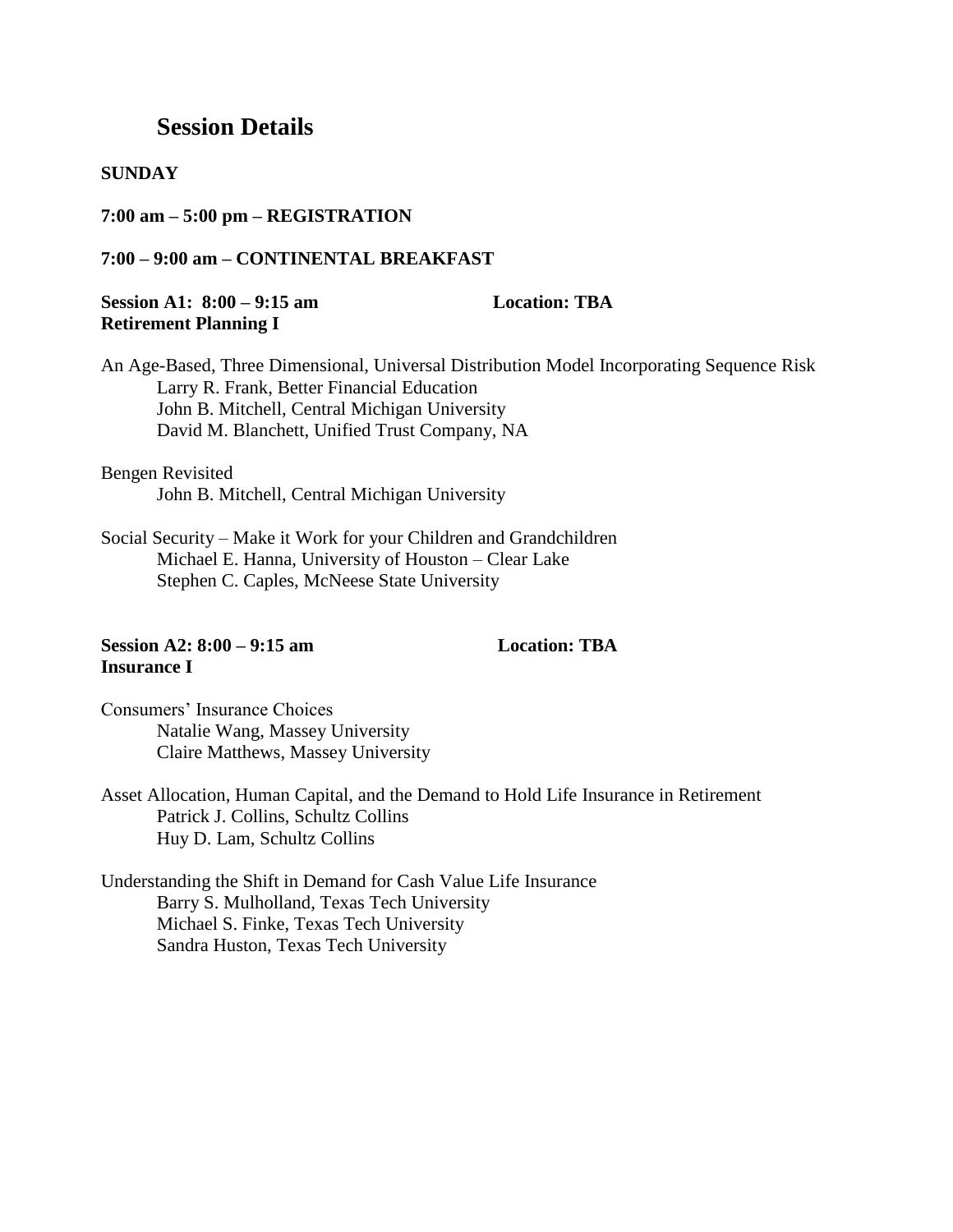## **Session A3: 8:00 – 9:15 am Location: TBA Investments I**

A Note on the Usefulness of the Minimum-Variance Portfolio in Practice Leo Chan, Utah Valley University

Cash Flow News and Unexpected Foreign Exchange Returns: An Observation of 1997 Asian Financial Crisis

Li-Kai (Connie) Liao, University of New Orleans

Foreign Exchange Market Movements: A New Look Syed A. Hyat, Central Connecticut State University

# **Session A4: 8:00 – 9:15 am Location: TBA Pedagogy**

Using FinGame in the Corporate Finance Class Christine McClatchey, University of Northern Colorado Timothy E. Jares, University of Northern Colorado

Financial Statements Analysis for Managers Using ERP Software – A Simulation based Approach using ERP – Sim

Ohannes G. Paskelian, University of Houston Downtown Peter DeVries, University of Houston Downtown Leonie Karkoviata, University of Houston Downtown

The Impact of Financial Education in High School and College on Financial Literacy and Behavior

Lewis Mandell, University of Washington Irina Kunovskaya, University of Georgia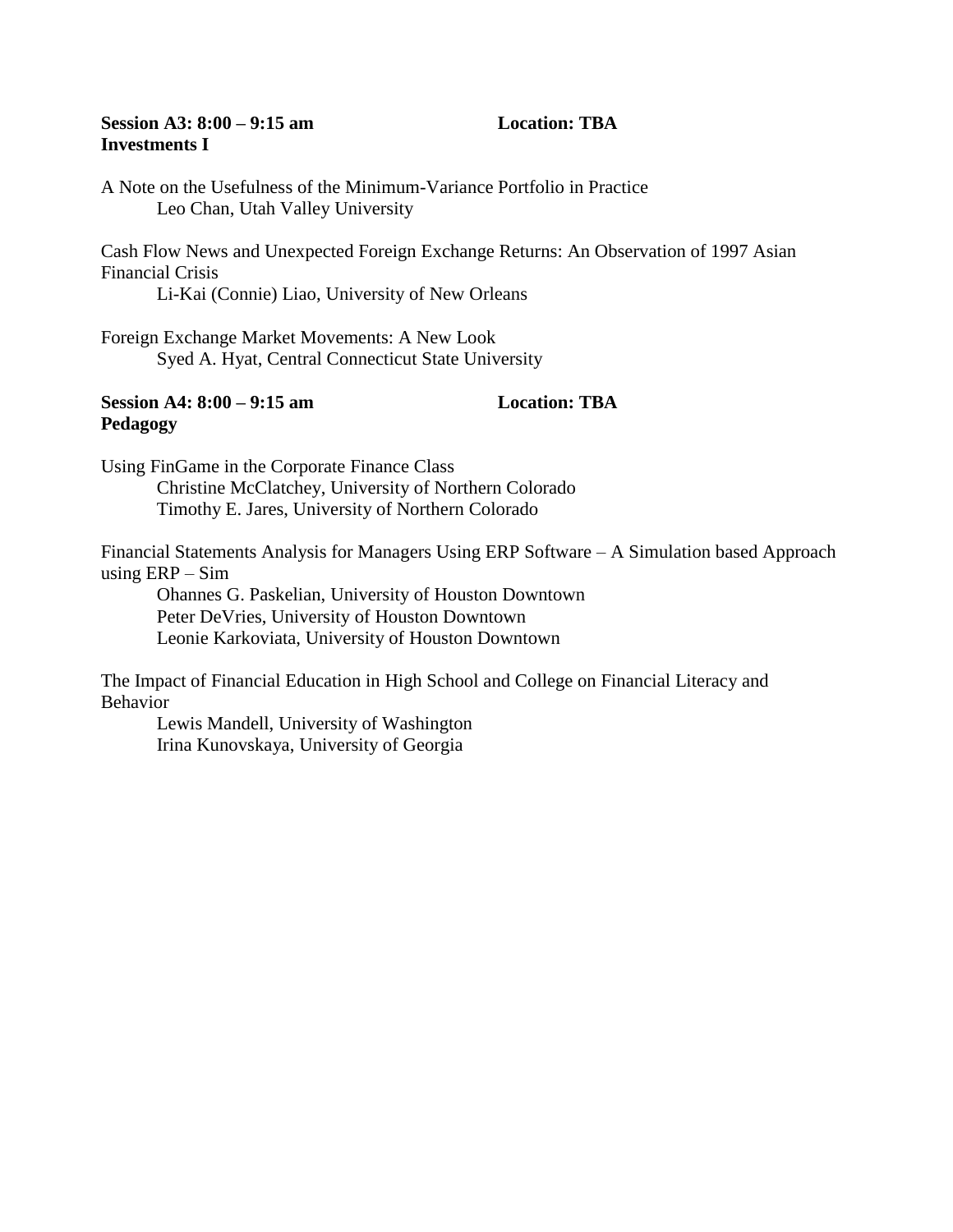## **Session A5: 8:00 – 9:15 am Location: TBA Two Papers on Mortgages and One on ETFs**

How the Dodd Frank Act has Affected Mortgage Broker Compensation Cris de la Torre, University of Northern Colorado Christine A. McClatchey, University of Northern Colorado

Do Interest-Only Mortgages Really Make Sense for Investors? Vance Lesseig, Texas State University William T. Chittenden, Texas State University

Effects of Expected Market Volatility on Long-Term Holding Strategies for Leveraged and Inverse ETFs Hunter M. Holzhauer, Penn State Erie

Robert W. McLeod, The University of Alabama

# **9:15 – 9:30 am – Coffee Break**

# **Session B1: 9:30 – 10:45 am Location: TBA Retirement Planning II**

Lifecycle Funds over the Life Cycle Sandeep Singh, College at Brockport

Reaching the Summit and Returning Safely in Retirement Caleb J. Callahan, Val Mark Securities Christopher J. Finefrock, Val Mark Securities Karen Eilers Lahey, University of Akron

Optimal Contribution Strategy as a Function of the Optimal Withdrawal Decision Making: Case of Deductible IRA versus Roth IRA Andrei Shynkevich, Kent State University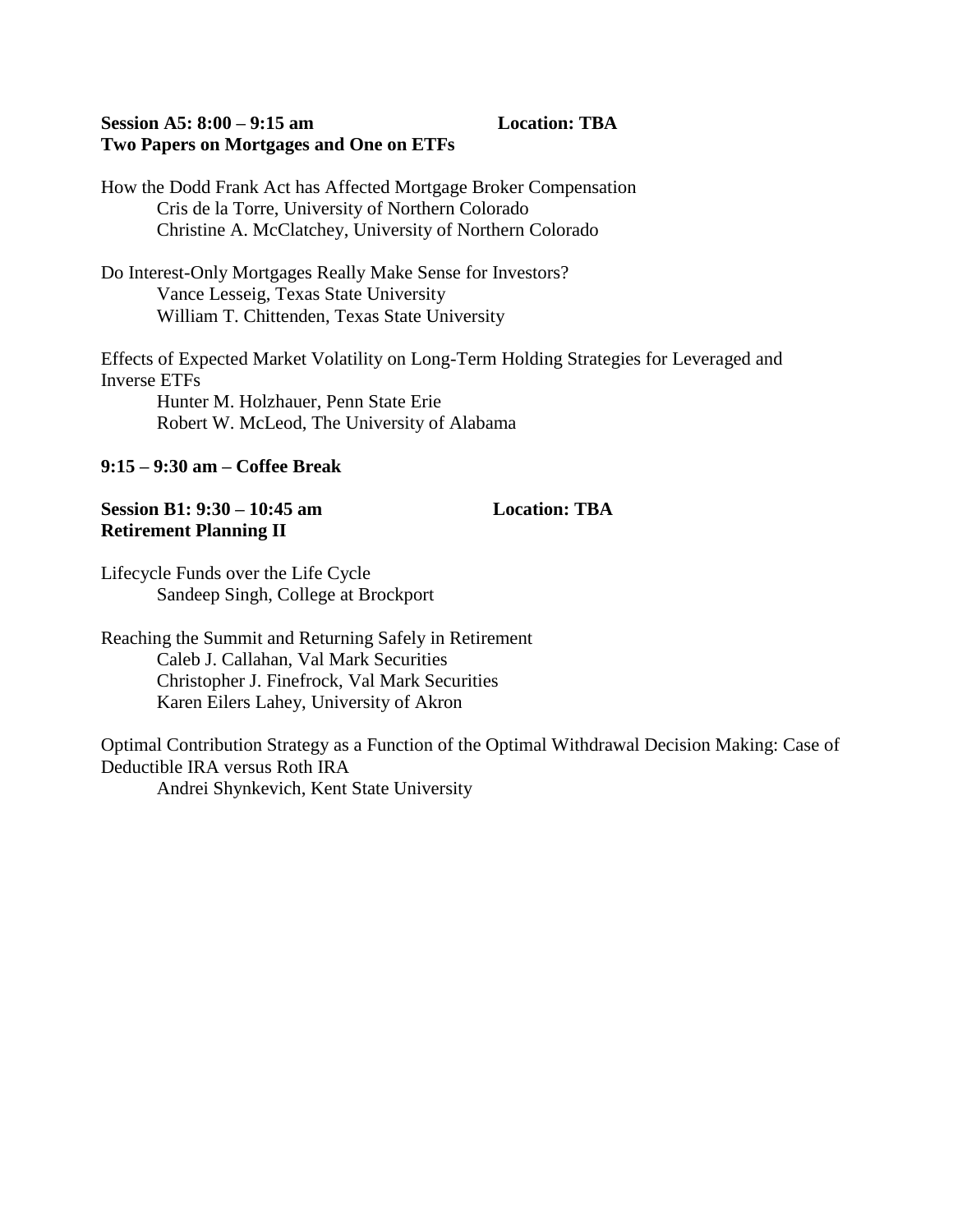### **Session B2: 9:30 – 10:45 am Location: TBA Consumer and Investor Behavior**

Does the For-Profit Debt Settlement Model of Debt Reduction Work for Consumers even After an Advanced Fee Ban?

Joshua M. Frank, Center for Responsible Lending Sonia Garrison, Center for Responsible Lending

Defining and Measuring Risk Capacity Shawn Brayman, PlanPlus Inc.

Mental Health and Hyperbolic Discounting: Is There a Link? Lance Palmer, University of Georgia Swarn Chatterjee, University of Georgia Lee N. Johnson, University of Georgia

# **Session B3: 9:30 – 10:45 am Location: TBA Investments II**

Mama's Boys and Nature's Girls: Explaining Differences in Risk Attitudes between Women and Men

NaRita Anderson, Kansas State University Fred Fernatt, Kansas State University Robert Rodermund, Kansas State University Ron Sages, Kansas State University John Grable, Kansas State University

Foreign Exchange Effects and Share Prices

Arnold L. Redman, The University of Tennessee at Martin Nell S. Gullett, The University of Tennessee at Martin Ryan Stover, Ameriprise Financial

The Informational Efficiency of the Corporate Bond Market: What is the Role of Trading Volume?

Ehab Yamani, University of Texas at Arlington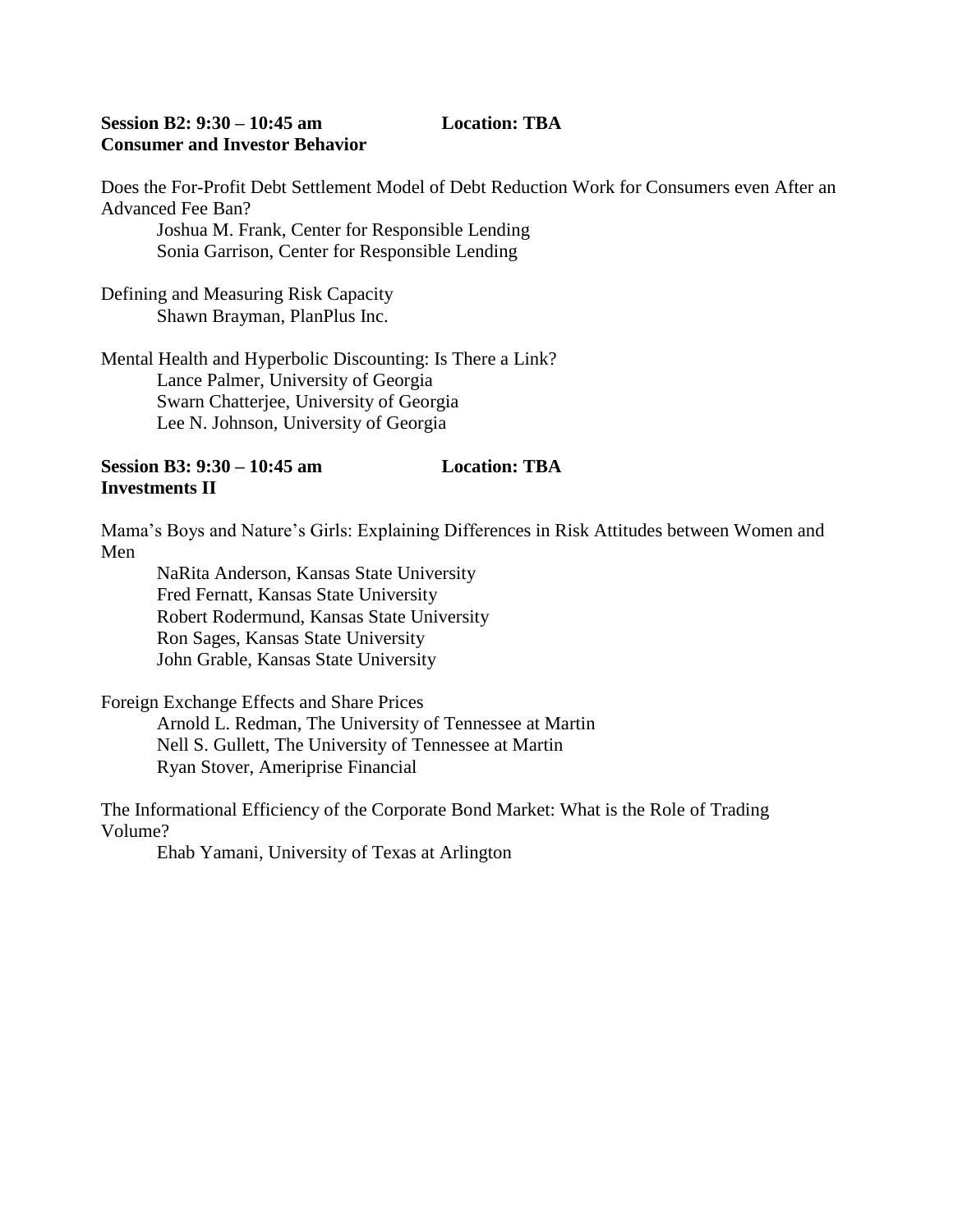### **Session B4: 9:30 – 10:45 am Location: TBA Society, Gender, and Emotion**

Factors Influencing the Performance of Socially Responsible Funds Halil Kiymaz, Rollins College

The Influence of Gender and Race on the Social Security Early Retirement Decision for Single Individuals

Diane Scott Docking, Northern Illinois University Richard Fortin, New Mexico State University Stuart Michelson, Stetson University

Do Anger, Fear, Love, and Disbelief Drive the Indian Woman Investors' Decisions? Dev Prasad, University of Massachusetts, Lowell

**Session B5: 9:30 – 10:45 am Location: TBA Special Session:** 

**10:45 – 11:00 am – Coffee Break** 

**Session C1: 11:00 – 12:00 Location: TBA Mutual Funds**

Is Mutual Fund Window Dressing Conditioned on the Business Cycle Samuel Kyle Jones, Stephen F. Austin State University

Performance of U.S. Equity and Bond Mutual Funds Using the Stochastic Discount Factor Approach

Ines Gargouri, Concordia University Lawrence Kryzanowski, Concordia University

U.S.-based International Mutual Funds: Performance and Persistence Yuhong Fan, Weber State University H. Lon Addams, Weber State University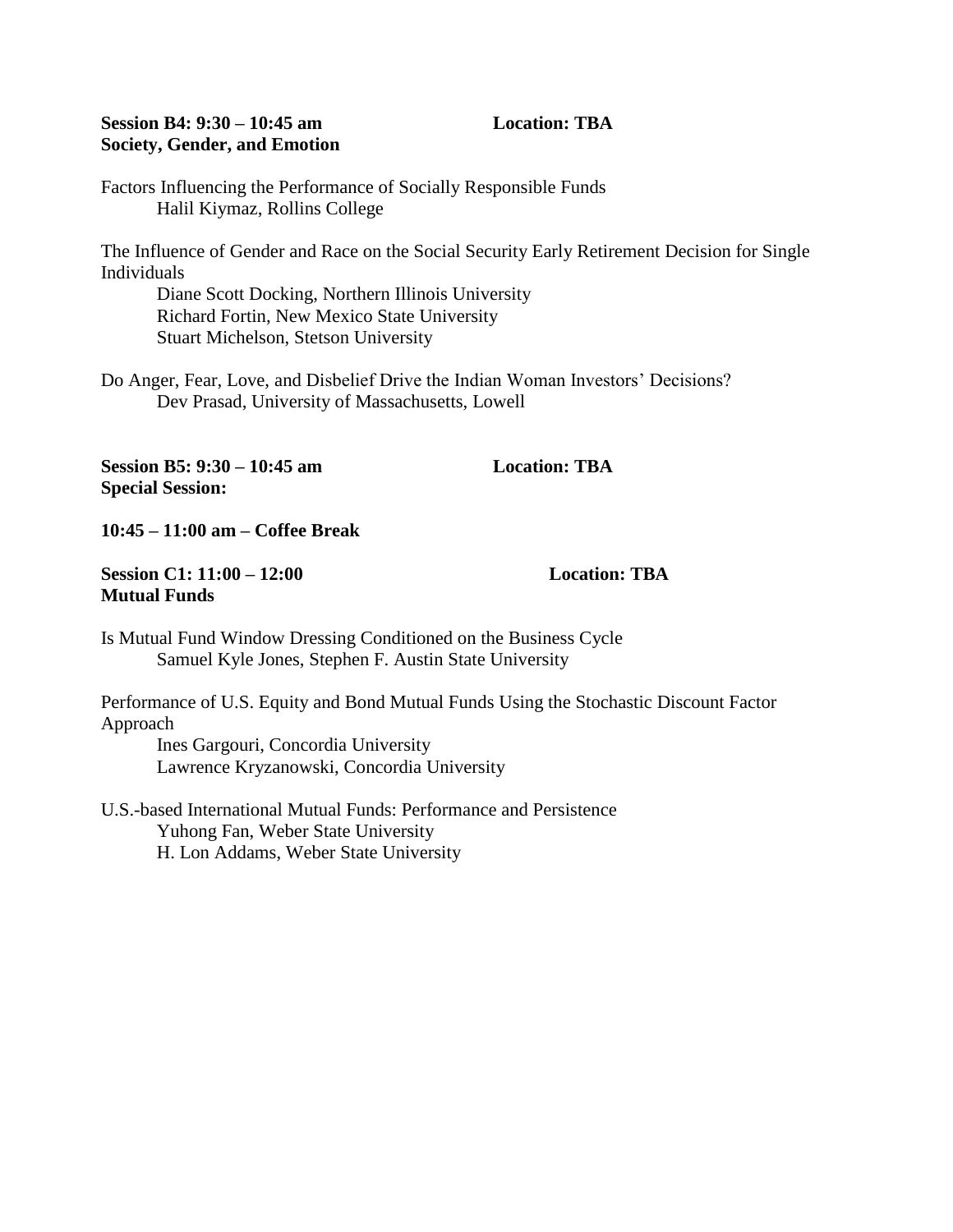# **Session C2: 11:00 – 12:00 Location: TBA Real Estate**

The Rent or Buy Decision for Residential Real Estate: Implications of a Risky Asset Robert C. Wolf, University of Wisconsin – La Crosse Dale L. Domian, York University

Correlates of Private Rental Property Ownership Martin C. Seay, University of Georgia Andrew Carswell, University of Georgia Robert Nielsen, University of Georgia

Has a Profitable Momentum Strategy for REITs Disappeared? Daniel E. Huerta, The University of Texas-Pan American Andres Rivas, Texas A&M International University Teofilo Ozuna, The University of Texas-Pan American Daniel Perez, The University of Texas-Pan American

### **Session C3: 11:00 – 12:00 Location: TBA Investments III**

The Performance Implications of Hostile Takeovers of US Financial Services Firms Ike Mathur, Southern Illinois University at Carbondale Chip Wiggins, Bentley College Omar M. Al Nasser, University of Houston-Victoria

The Asymmetric Information of Financial Factors on Superior Long-Term Returns through the Construction of an Index of 100 Stocks from within the S&P 500 Darrol J. Stanley, Pepperdine University Michael D. Kinsman, Pepperdine University

Abnormal Returns and In-House Mergers and Acquisitions Wallace N. Davidson, Southern Illinois University Shenghui Tong, Central University of Finance and Economics Pornsit Jiraporn, Pennsylvania State University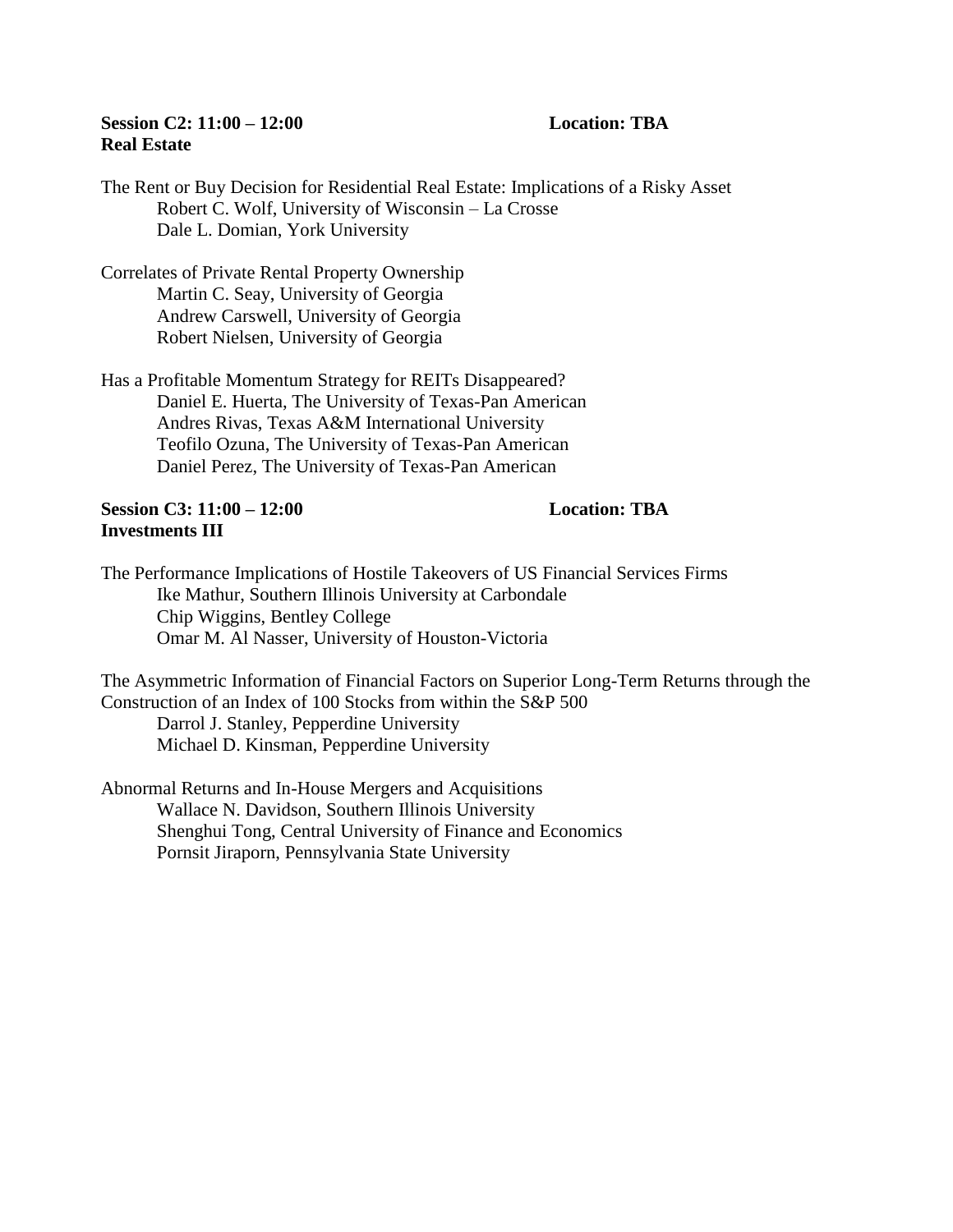### **Session C4: 11:00 – 12:00 Location: TBA Business Planning**

The  $L<sup>3</sup>C$  (Low-profit Limited Liability Company) as a Vehicle for Social Enterprise Paul J. Maloney, Providence College Julia M. Camp, Providence College

Long-Term Benefits from Tax-Loss Selling and the Strategic Use of Appreciated Stocks for Charitable Donations Jeff Whitworth, University of Houston-Clear Lake

Which Small Business Owner-Manager Households are Financially Vulnerable? HoJun Ji, The Ohio State University Sherman D. Hanna, The Ohio State University

**Session C5: 11:00 – 12:00 Location: TBA Special Session:**

**12:00 – 1:45 pm LUNCHEON** 

# **Session D1: 2:00 – 3:15 pm Location: TBA Regulation**

Do Two Negatives Make Good News or Worse News? Extending Textual Analysis of Corporate Disclosures beyond Counting Words Miranda Lam, Salem State University

Jim Morriss, Black Dog Research

A PPP Model Implementation for a new Airport Project: A Turkish Case Dilek Leblebici Teker, Okan University Suat Teker, Okan University

The Hedging Effectiveness of Inverse Exchange Traded Funds David S. Allen, Northern Arizona University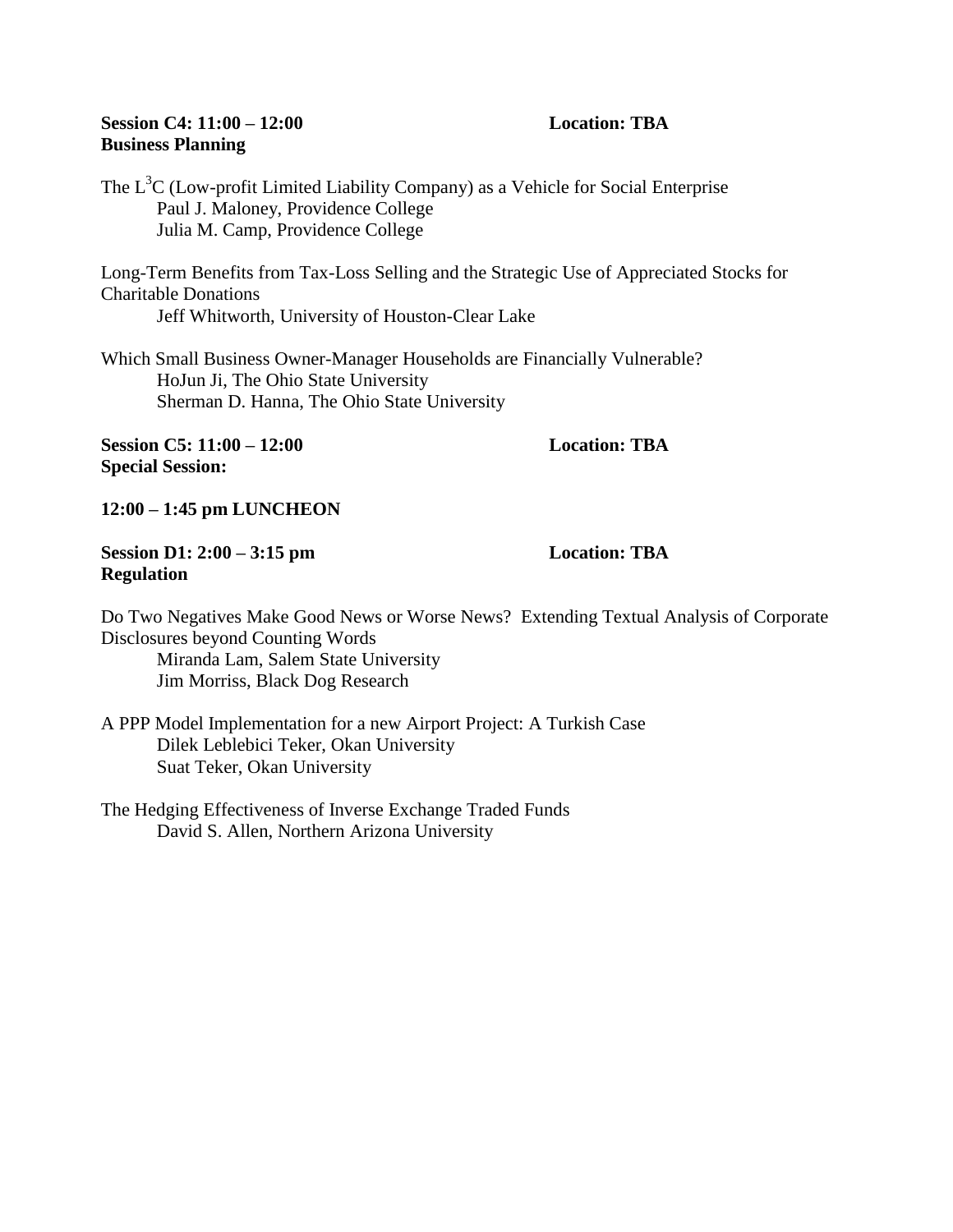# **Session D2: 2:00 – 3:15 pm Location: TBA ETF's**

Robert Dubil, University of Utah

Risks and Opportunities of Inverse ETFs for Long Term Investors James A. DiLellio, Pepperdine University Darrol J. Stanley, Pepperdine University Rick Hesse, Pepperdine University Bad News Bears: Effects of Expected Market Volatility on the Daily Returns of Leveraged and Inverse ETFs Hunter M. Holzhauer, Penn State Erie, The Behrend College Robert W. McLeod, The University of Alabama S&P 500 ETFs and Index Funds: Are Fees All There Is To It? James Chong, California State University, Northridge M. Monica Hussein, California State University, Northridge G. Michael Phillips, California State University, Northridge **Session D3: 2:00 – 3:15 pm Location: TBA Investments IV** Portable Alpha for Individual Investors Rich Fortin, New Mexico State University James H. Gilkeson, University of Central Florida Stuart E. Michelson, Stetson University Real Return Bonds and Sunspots William Lim, York University Hedge Funds: Alpha, Beta and Strategy Indexes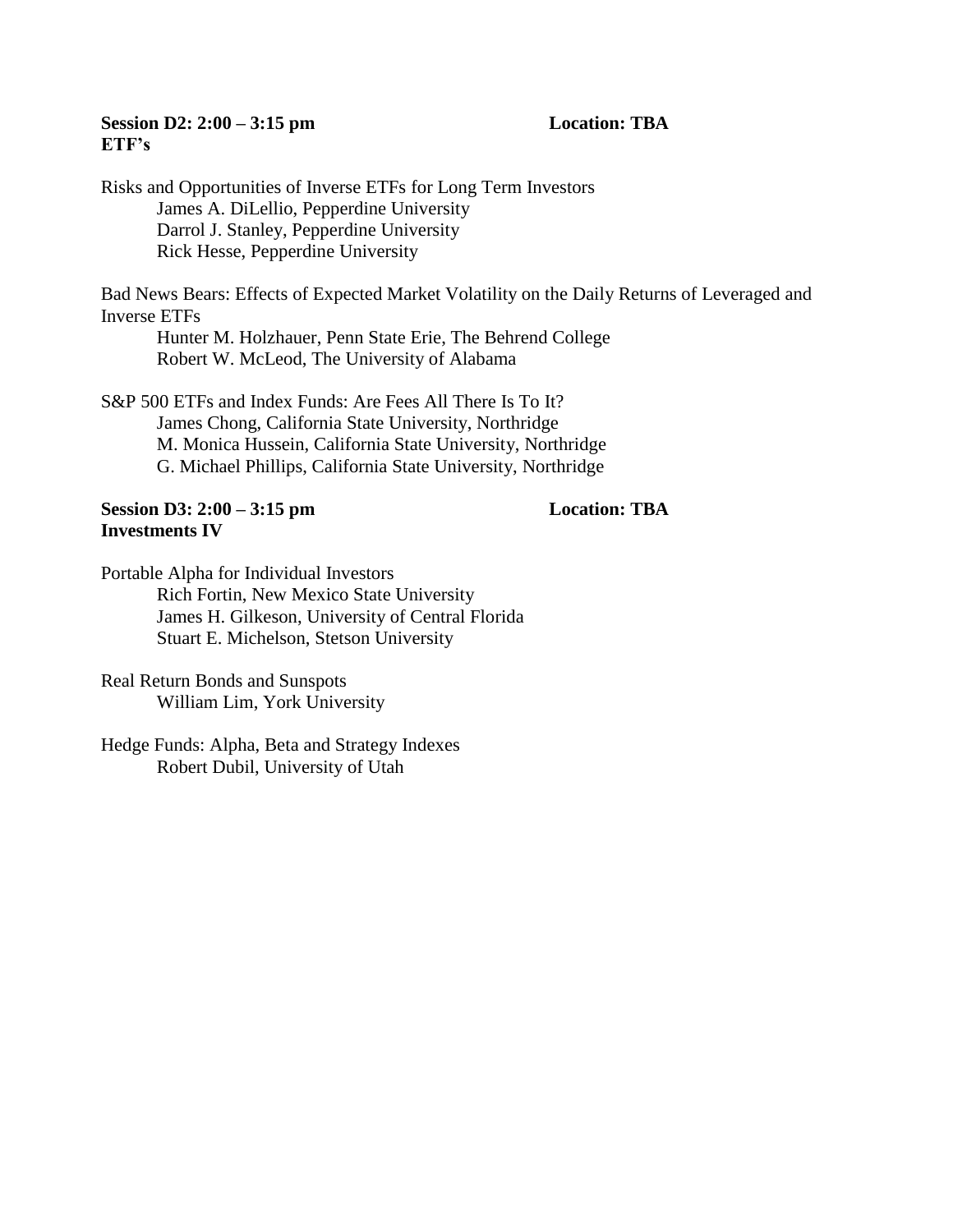### **Session D4: 2:00 – 3:15 pm Location: TBA Behavior**

Consumer Optimism and Saving Behavior Han Na Lim, The Ohio State University Sherman D. Hanna, The Ohio State University

Can Investors Self-Assess Their Own Risk Tolerance? Robert W. Moreschi, Virginia Military Institute Barry R. Cobb, Virginia Military Institute

How Mad is *Mad Money:* Jim Cramer as a Stock Picker and Portfolio Manager Paul J. Bolster, Northeastern University Emery A. Trahan, Northeastern University Anand Venkateswaran, Northeastern University

### **Session D5: 2:00 – 3:15 pm Location: TBA Retirement Planning IV**

Sustainable Withdrawal Rates from Retirement Portfolios: The Impact of a Buffer Portfolio Walt Woerheide, The American College David Nanigian, The American College Craig Lemoine, The American College

Long-Run Returns for Retirement Portfolios: New Evidence Charles Rayhorn, Northern Michigan University Kenneth Janson, Northern Michigan University

Which Retirement Investment Vehicle Generates the Greatest Return? John Aulerich, West Liberty University

**Session D6: 2:00 – 3:15 pm Location: TBA Special Session:** 

**3:15-3:30 pm Coffee Break**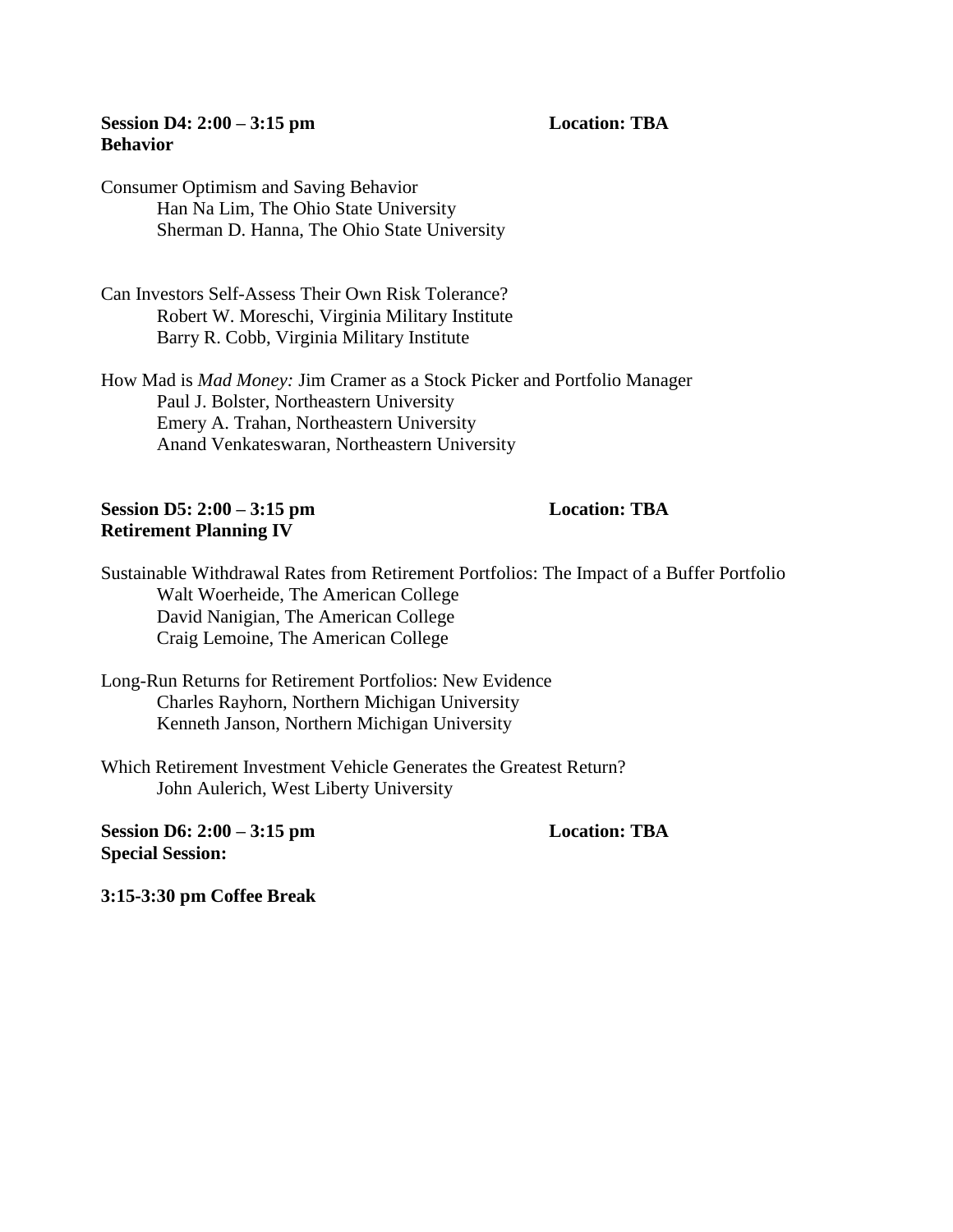# **Session E1: 3:30 – 4:45 pm Location: TBA Mix and Match**

Re-Examination of Exchange Rate Determinants using Non-Parity Factors Catherine S. F. Ho, University of Technology MARA M. Ariff, Bond University

The Financial Organization Scale Brandon J. Peterson, University of Florida

Focusing on Communication: CEO Letters of Securities Brokerage Firms in Times of Financial Market Distress

Lorene Hiris, Long Island University Gina Poncini, University of Milan

### **Session E2: 3:30 – 4:45 pm Location: TBA Investments V**

Can Individual Investors Use Technical Trading Rules to Beat the Asian Markets? Thomas Coe, Quinnipiac University Kittipong Laosethakul, Sacred Heart University

Shareholder Interests vs. Board of Director Members' Interests and the Profitability of Firms Lorne N. Switzer, Concordia University, Montreal Yu Cao, Citigroup, New York

Performance Ranking of Turkish Banks Suat Teker, Okan University Dilek Teker, Okan University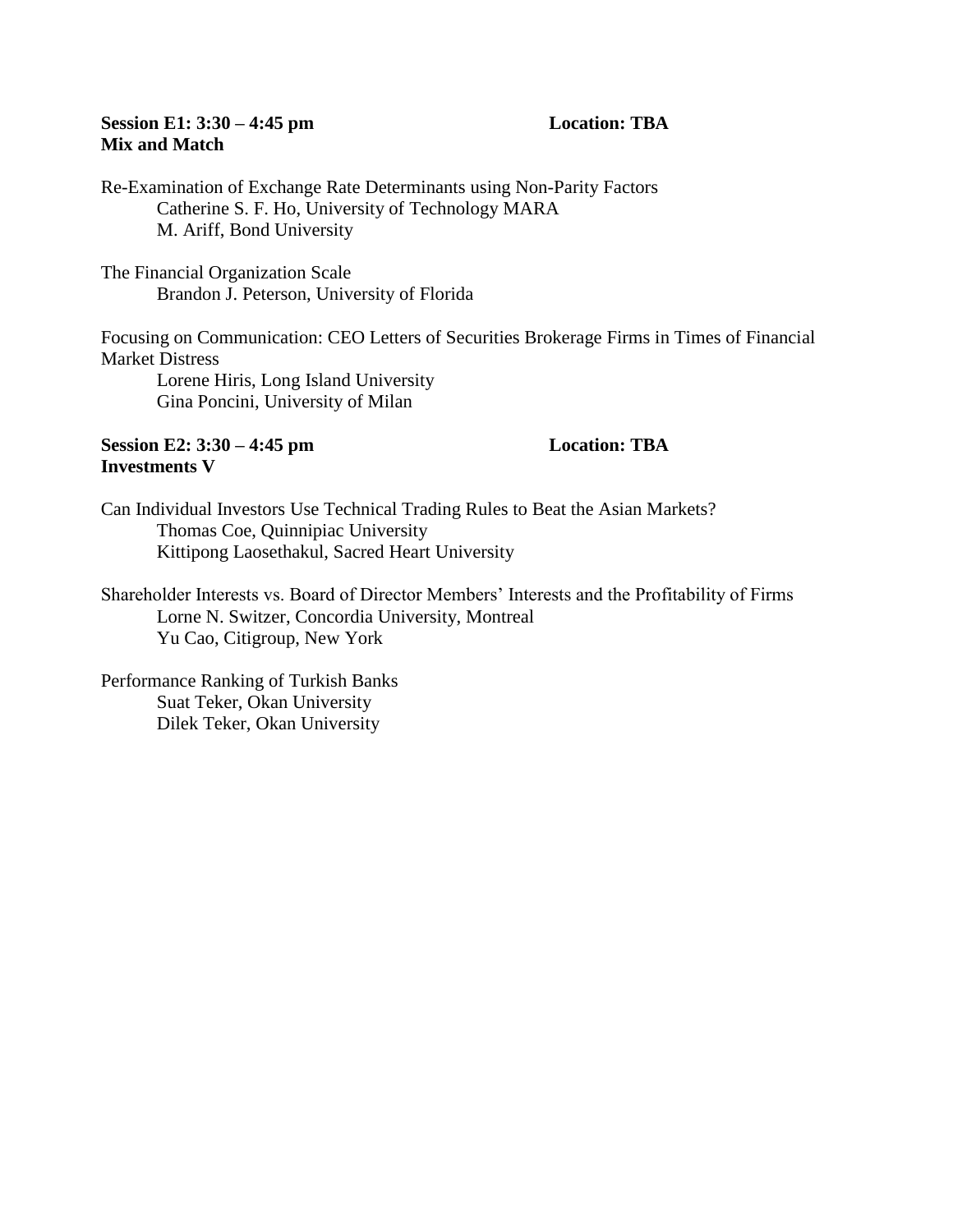# **Session E3: 3:30 – 4:45 pm Location: TBA Retirement Planning V**

Factors Associated with Ownership in Small Business Retirement Plans Hyrum L. Smith, Virginia Tech Lukas R. Dean, William Paterson University Jacob P. Sybrowsky, Utah Valley University

An Evaluation of Financial Risk Tolerance, Psychological State, and Time Preference on Wealth **Creation** 

Tim Griesdorn, Iowa State University Dorothy Durband, Texas Tech University

How to Estimate Expected Equity Returns: (And Why You Shouldn't Drive While Looking Through the Rear View Mirror)

J. Holland Toles, Texas State University

### **Session E4: 3:30 – 4:45 pm Location: TBA Topics in Financial Planning**

Counseling, Communications, Client and Planner Psychology and Behavioral Finance: An Academic Review of the Soft Side

Thomas Warschauer, San Diego State University Ning Tang, San Diego State University

A More Informative Measure of Active Fund Performance David Nanigian, The American College

Sustainable Retirement Income with Mean Reverting Consumption Nabil Tahani, York University Chris Robinson, York University

**Session E5: 3:30 – 4:45 pm Location: TBA Special Session**

**5:30 – 7:30 pm – RECEPTION** 

**MONDAY**

**7:00 am – 11:00 am – REGISTRATION** 

**7:00 – 9:00 am – CONTINENTAL BREAKFAST**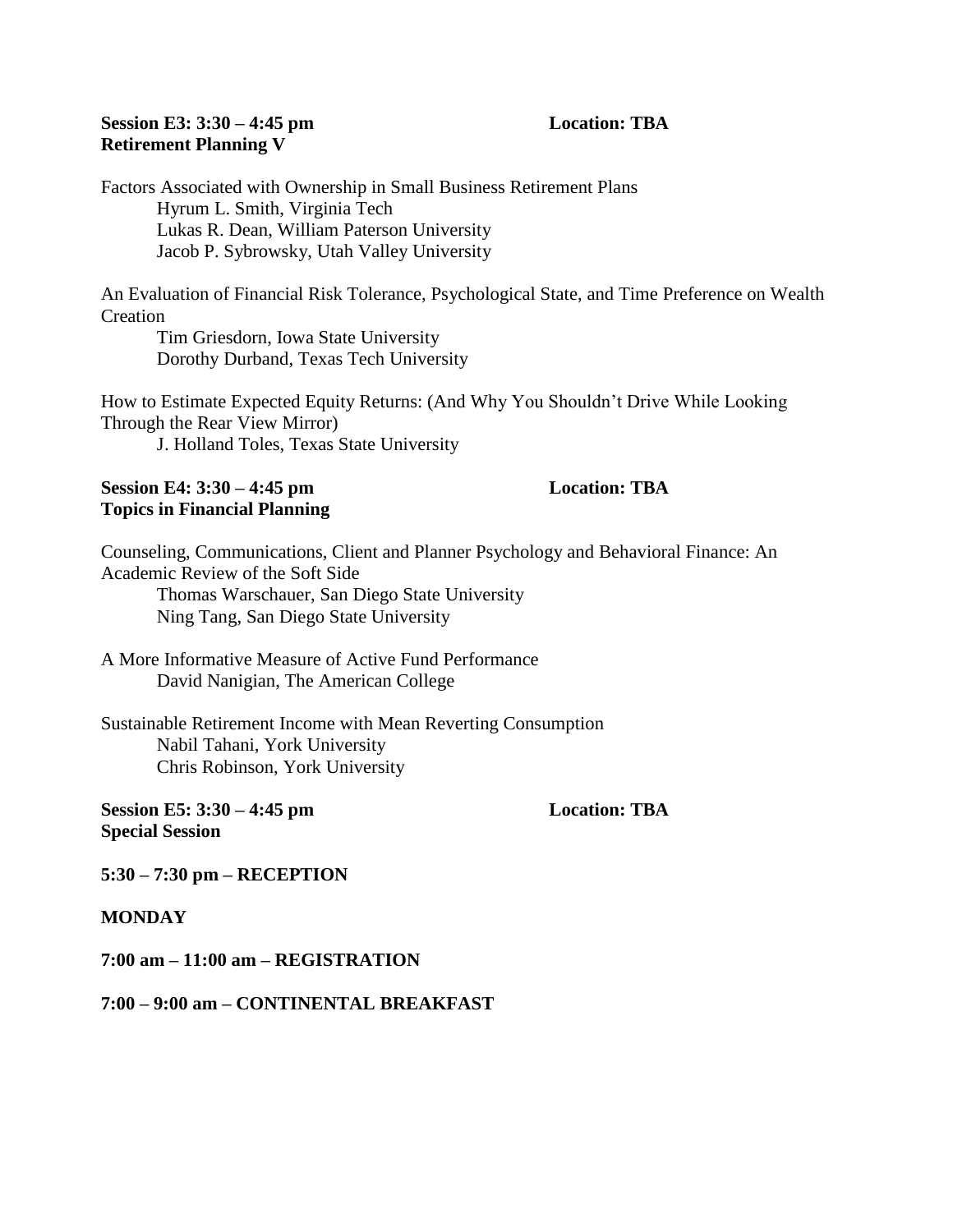# **Session F1: 8:00 – 9:15 am Location: TBA Potpourri I**

Efficiency Measurement and Determinants of Indonesia Bank Efficiency Viverita, Bond University Mohamed Ariff, Bond University

What are the Risks in Retirement for Public Employees Whose Pension Plans Do Not Include Contributions to Social Security? Karen Eilers Lahey, University of Akron

### **Session F2: 8:00 – 9:15 am Location: TBA Al Gore's Invention?**

Internet Banking – what is it used for? Jack [Siyuan] Tian, Massey University Claire Matthews, Massey University

The Relation between Internet Use and Financial Planner Use for Savings and Investment Decisions

Jiyeon Son, The Ohio State University Sherman D. Hanna, The Ohio State University

### **Session F3: 8:00 – 9:15 am Location: TBA Investments VI**

Financial Crisis and Stock Market Integration: Revisiting Fama-French Model Ehab Yamani, University of Texas at Arlington

Alternatives for Hedging the Uncertain Fuel Costs of Consumers Thomas S. Coe, Quinnipiac University

Retail Structured Notes – Investors Beware Robert Dubil, University of Utah

**9:15 – 9:30 am – Coffee Break**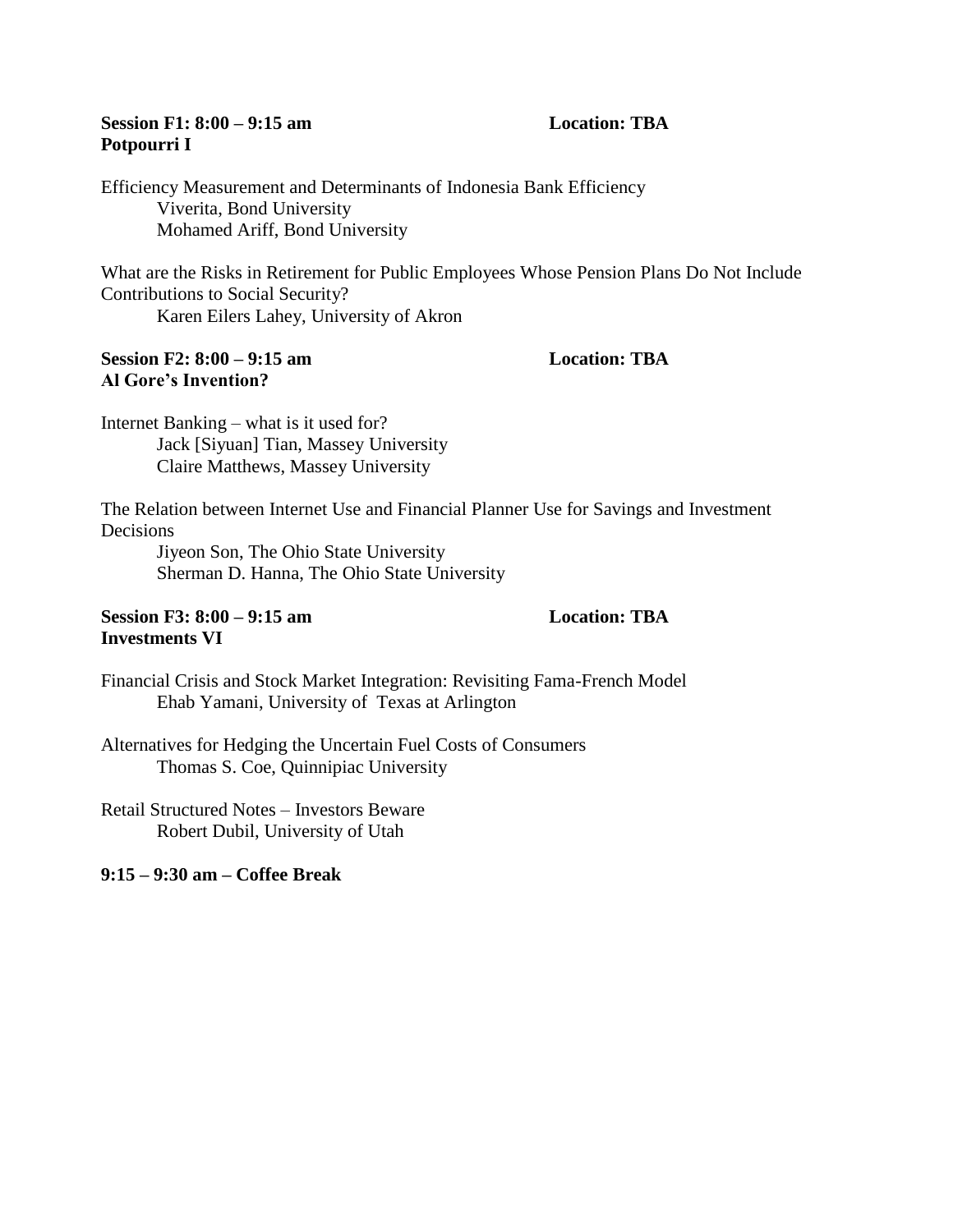# **Session G1: 9:30 – 10:50am Location: TBA Potpourri II**

An Alternative Perspective on the Timing of Roth Contributions and Conversions Lance Palmer, University of Georgia Alan Moore, Kahler Financial Group Joseph Goetz, University of Georgia Swarn Chatterjee, University of Georgia

Financial Planning Unique with a Faith Based Initiative Flora Williams, Professor Emerita, Purdue University

### **Session G2: 9:30 – 10:50 am Location: TBA VIX and Skew and the Same to You**

The Impact of Investment by Private Equity Firms Wei-Huei Hsu, Massey University Nancy Wang, Massey University Martin Young, Massey University

Relation between VIX's Return and Volatility: A Behavioral Explanation Ju Xiang, Central U. of Finance and Economics

An Investors Preference for Skewness and the Selection of Actively-Managed Mutual Funds Philip Gibson, Texas Tech University

**Session G3: 9:30 – 10:50 am Location: TBA Special Session:**

**10:50 – 11:00 am – Coffee Break**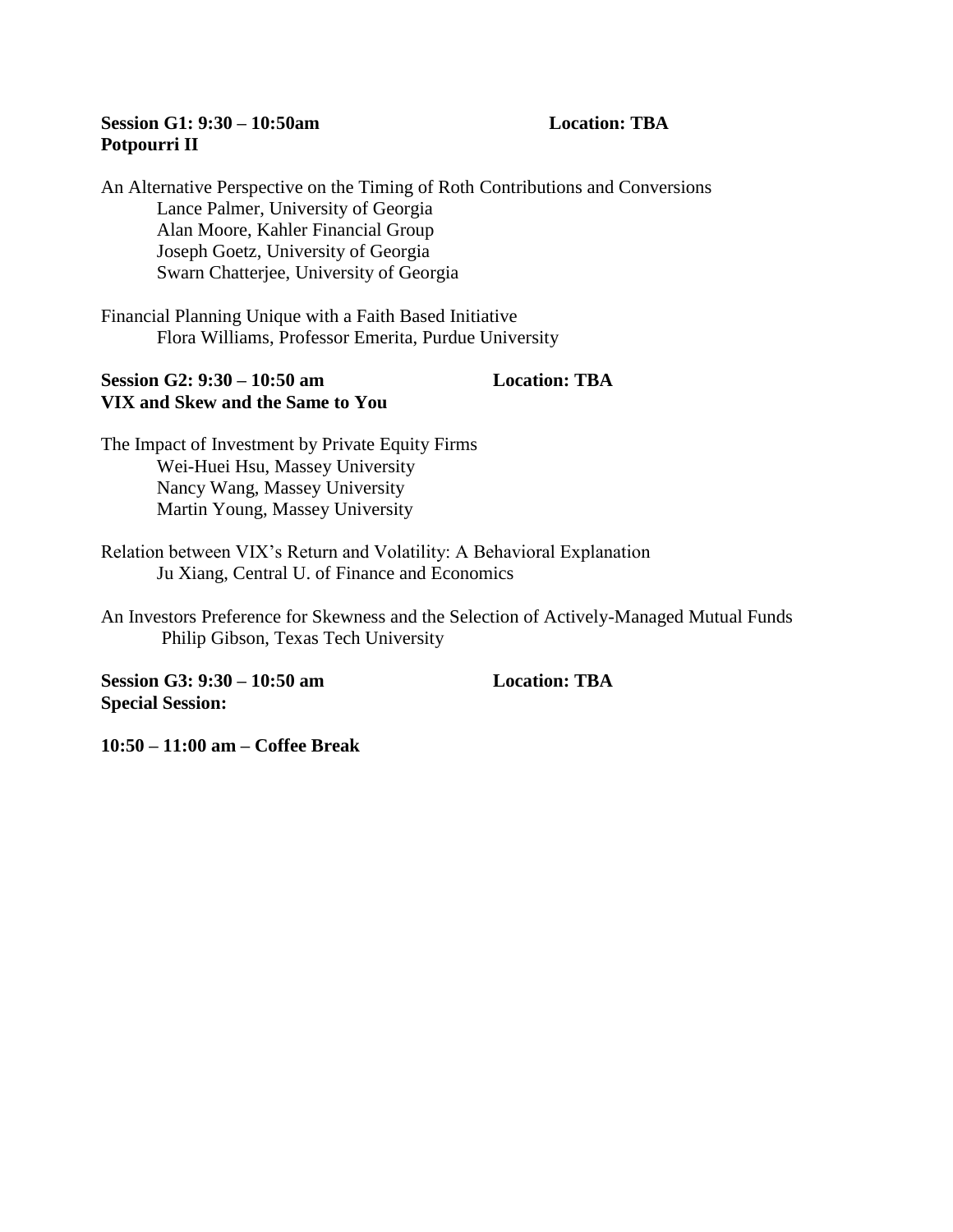### **Session H1: 11:00 – 12:00 Location: TBA Municipal Bonds**

Persistence of Municipal Bond Fund Returns Dale L. Domian, York University William Reichenstein, Baylor University

Tax-Calendar Effects in the Municipal Bond Market: Tax-Loss Selling and Cherry Picking by Investors and Market Timing by Fund Managers Haiwei Chen, University of Texas, Pan American Jim Estes, California State University, San Bernardino Thanh Ngo, University of Texas, Pan American

Charitable Giving and the Tax Code in the United States: An Analysis Corey Murphy, Marquette University James P. Trebby, Marquette University

#### **Session H2: 11:00 – 12:00 Location: TBA Retirement Planning III**

The Determinants of Planned Retirement Age Lishu Zhang, Ohio State University Sherman D. Hanna, Ohio State University

Strategies Related to the Claiming of Spousal Benefits Under the Social Security System Joseph P. McCormack, University of Houston – Clear Lake Grady Perdue, University of Houston – Clear Lake

Ethnicity and Retirement Wealth Michael J. Naylor, Massey University Fialupe Lotoala, Massey University

#### **Session H3: 11:00 – 12:00 Location: TBA Insurance II**

Universal Life Insurance Duration Measures Peter Alonzi, Dominican University David R. Lange, Auburn University Montgomery Betty J. Simkins, Oklahoma State University

Life Insurance as an Asset Class: Managing a Valuable Asset Richard M. Weber, The Ethical Edge, Inc. Christopher Hause, Hause Actuarial Solutions T. Mark Pace, Objective Review, Inc.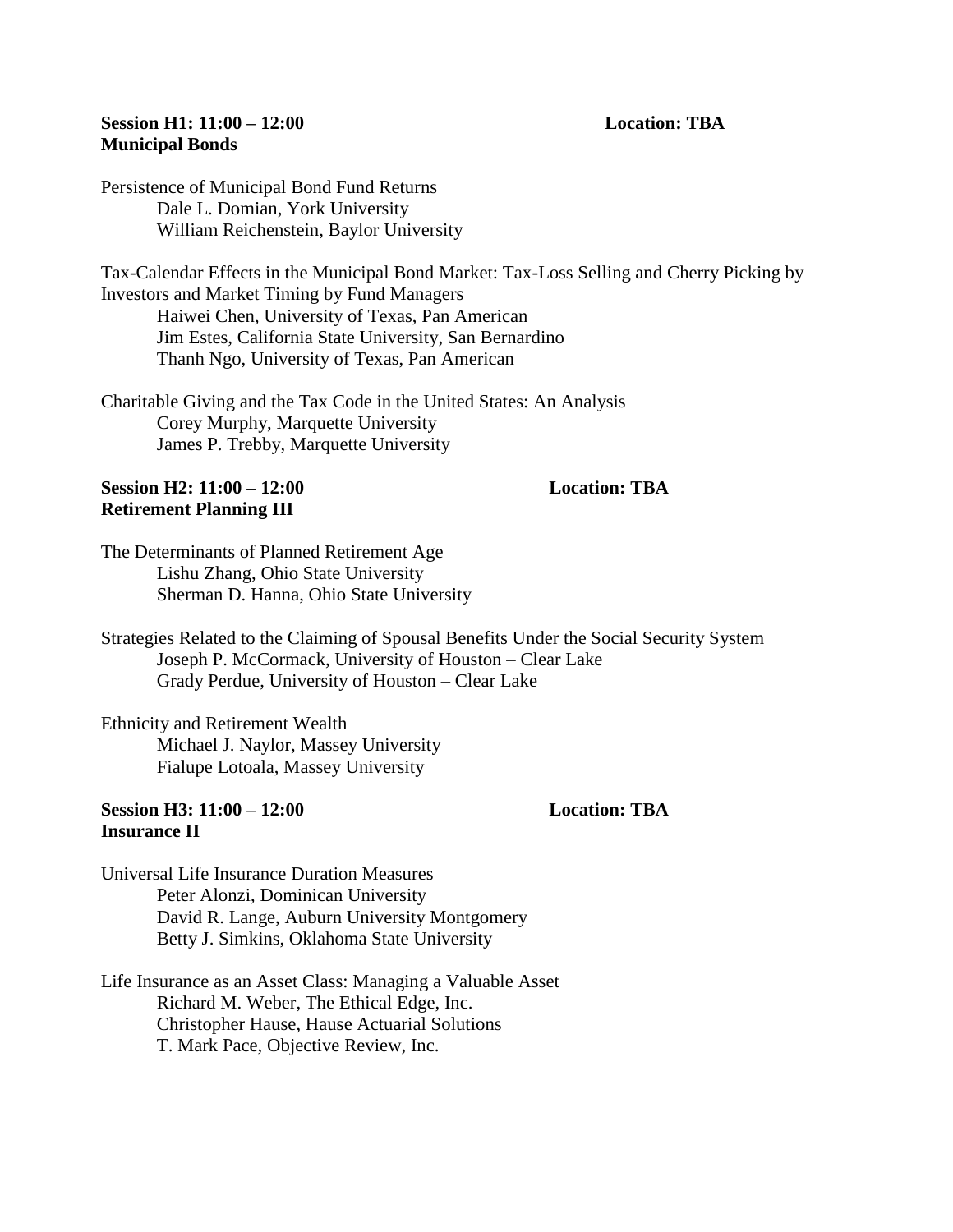### **Officers**

President: Halil Kiymaz, Rollins College President-Elect: Brian Boscaljon, Penn State University - Erie Executive VP-Program: Francis Laatsch, University of Southern Mississippi VP-International Relations: open VP-Local Arrangements: Grady Perdue, Univ. of Houston Clear Lake VP-Finance: Diane Docking, Northern Illinois University VP-Communications:Christine McClatchey,Univ. of Northern Colorado VP-Professional Organizations: Tom Warschauer, San Diego State Univ. VP-Membership: Rand Martin, Bloomsburg University VP-Marketing and Public Relations: Bill Gustafson, Texas Tech University Immediate Past President: David Lange, Auburn Montgomery Editor - Financial Services Review: Stuart Michelson, Stetson University

#### **Directors**

Jean Cantey, Financial Planning Association Robert Moreschi, Virginia Military Institut[e](mailto:tom.warschauer@sdsu.edu) Dale Domian, York University Michael Kitces, Kitces.com and Pinnacle Advisory Group Charles Chaffin, CFP Board of Standards Ellen Turf, CEO, NAPFA Sandeep Singh, SUNY - Brockport Natalie Chieffe, Ohio University Rich Fortin, New Mexico State University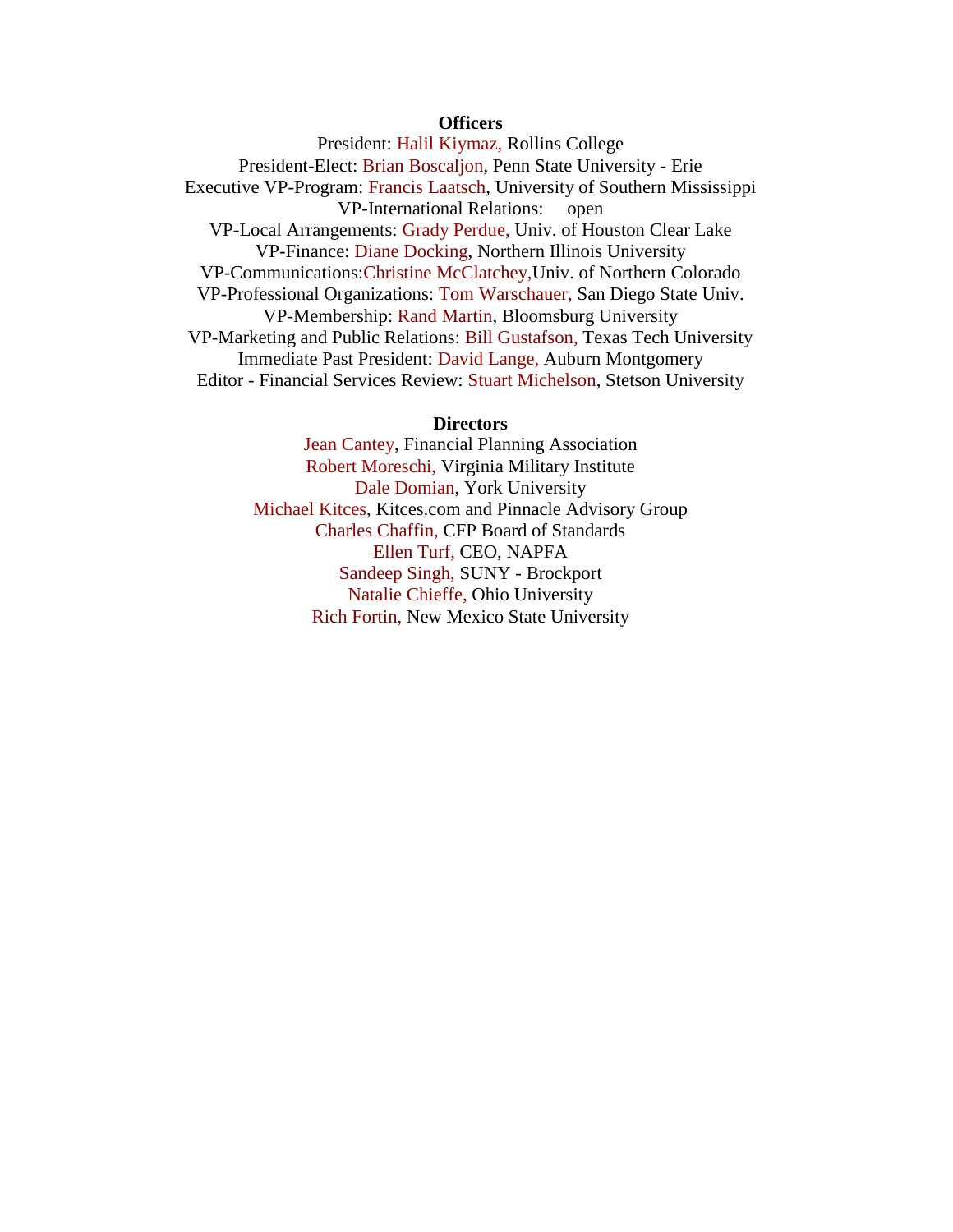#### **Past Presidents**

Tom Warschauer 1985-86 Robert F. Bohn 1986-87 Tom L. Potts 1987-88 S. Travis Pritchett 1988-89 Lawrence J. Gitman 1989-90 Frank K. Reilly 1990-91 Jean L. Heck 1991-92 Mona Gardner 1992-93 E. Ted Veit 1993-94 Dixie Mills 1994-95 Walt Woerheide 1995-96 Robert McLeod 1996-97 Don P. Holdren 1997-98 Terry Zivney 1998-99 Jill Vitelic 1999-2000 Tom Eyssell 2000-01 Karen Eilers Lahey 2001-02 Vickie J. Bajtelsmit 2002-03 Grady Perdue 2003-04 Stuart Michelson 2004-05 Anne Gleason 2005-2006 Daniel Walz 2006-2007 Francis Laatsch 2007-2008 Vickie Hampton 2008-2009 David Lange 2009-2010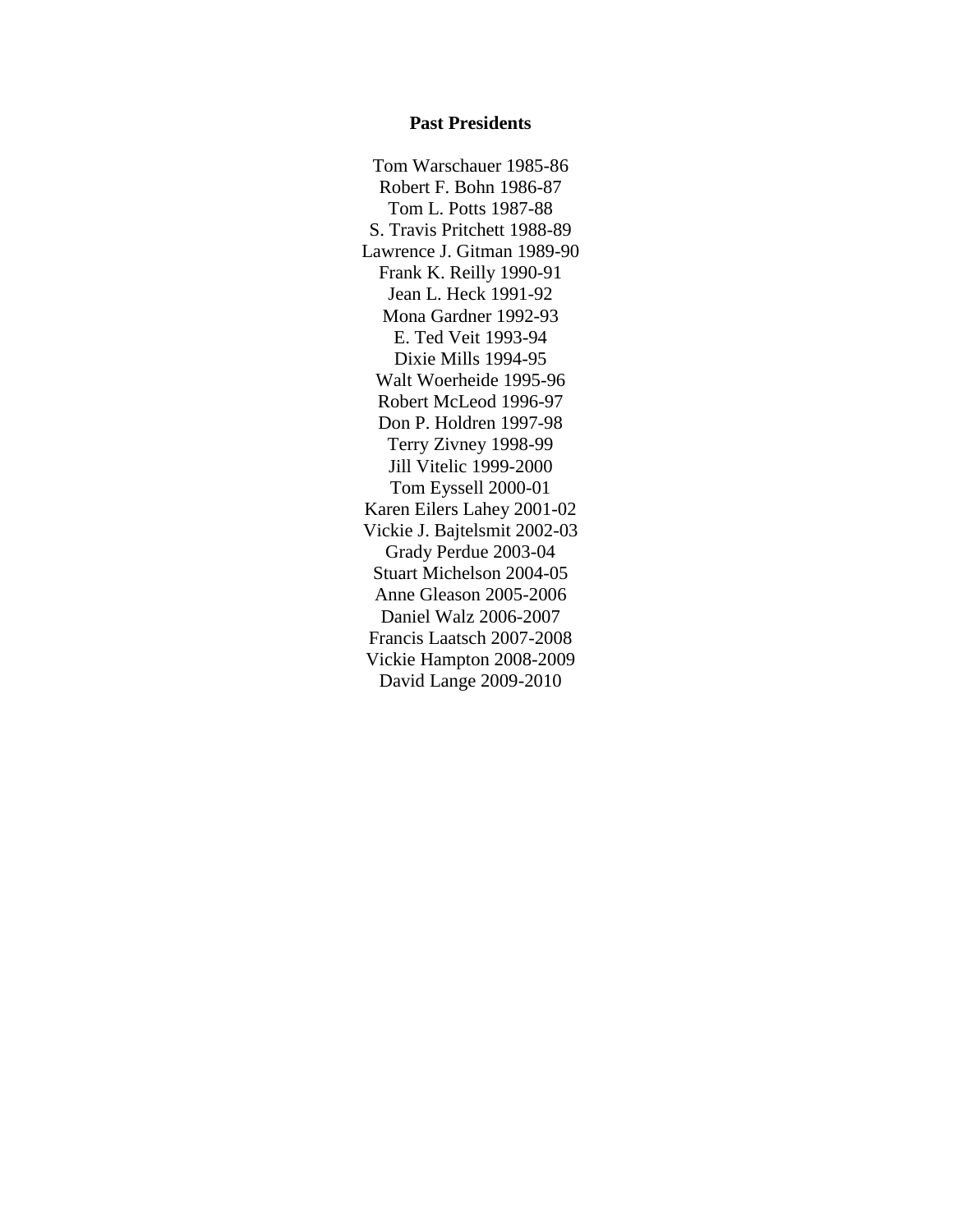# **Index of Participants**

| H. Lon Addams, Weber State University                  | C <sub>1</sub>                  |
|--------------------------------------------------------|---------------------------------|
| Omar M. Al Nasser, University of Houston-Victoria      | C <sub>3</sub>                  |
| David S. Allen, Northern Arizona University            | D1                              |
| Peter Alonzi, Dominican University                     | H <sub>3</sub>                  |
| NaRita Anderson, Kansas State University               | B <sub>3</sub>                  |
| Mohamed Ariff, Bond University                         | E1, F1                          |
| John Aulerich, West Liberty University                 | D <sub>5</sub>                  |
| David M. Blanchett, Unified Trust Company, NA          | A <sub>1</sub>                  |
| Paul J. Bolster, Northeastern University               | D <sub>4</sub>                  |
| Shawn Brayman, PlanPlus Inc.                           | B <sub>2</sub>                  |
| Caleb J. Callahan, Val Mark Securities                 | B1                              |
| Julia M. Camp, Providence College                      | C <sub>4</sub>                  |
| Yu Cao, Citigroup, New York                            | E2                              |
| Stephen C. Caples, McNeese State University            | A <sub>1</sub>                  |
| Andrew Carswell, University of Georgia                 | C <sub>2</sub>                  |
| Leo Chan, Utah Valley University                       | A <sub>3</sub>                  |
| Swarn Chatterjee, University of Georgia                | <b>B2, G1</b>                   |
| Haiwei Chen, University of Texas, Pan American         | H1                              |
| William T. Chittenden, Texas State University          | A <sub>5</sub>                  |
| James Chong, California State University, Northridge   | D2                              |
| Barry R. Cobb, Virginia Military Institute             | D <sub>4</sub>                  |
| Thomas S. Coe, Quinnipiac University                   | E2, F3                          |
| Patrick J. Collins, Schultz Collins                    | A2                              |
| Wallace N. Davidson, Southern Illinois University      | C <sub>3</sub>                  |
| Lukas R. Dean, William Paterson University             | E <sub>3</sub>                  |
| Peter DeVries, University of Houston Downtown          | A <sub>4</sub>                  |
| James A. DiLellio, Pepperdine University               | D2                              |
| Diane Scott Docking, Northern Illinois University      | <b>B4</b>                       |
| Dale L. Domian, York University                        | $C2$ , H <sub>1</sub>           |
| Robert Dubil, University of Utah                       | D3, F3                          |
| Dorothy Durband, Texas Tech University                 | E <sub>3</sub>                  |
| Jim Estes, California State University, San Bernardino | H1                              |
| Yuhong Fan, Weber State University                     | C <sub>1</sub>                  |
| Fred Fernatt, Kansas State University                  | B <sub>3</sub>                  |
| Christopher J. Finefrock, Val Mark Securities          | B1                              |
| Michael S. Finke, Texas Tech University                | A2                              |
| Richard Fortin, New Mexico State University            | B <sub>4</sub> , D <sub>3</sub> |
| Larry R. Frank, Better Financial Education             | A <sub>1</sub>                  |
| Joshua M. Frank, Center for Responsible Lending        | B2                              |
| Ines Gargouri, Concordia University                    | C1                              |
| Sonia Garrison, Center for Responsible Lending         | B <sub>2</sub>                  |
| Philip Gibson, Texas Tech University                   | G2                              |
| James H. Gilkeson, University of Central Florida       | D <sub>3</sub>                  |
| Joseph Goetz, University of Georgia                    | G1                              |
|                                                        |                                 |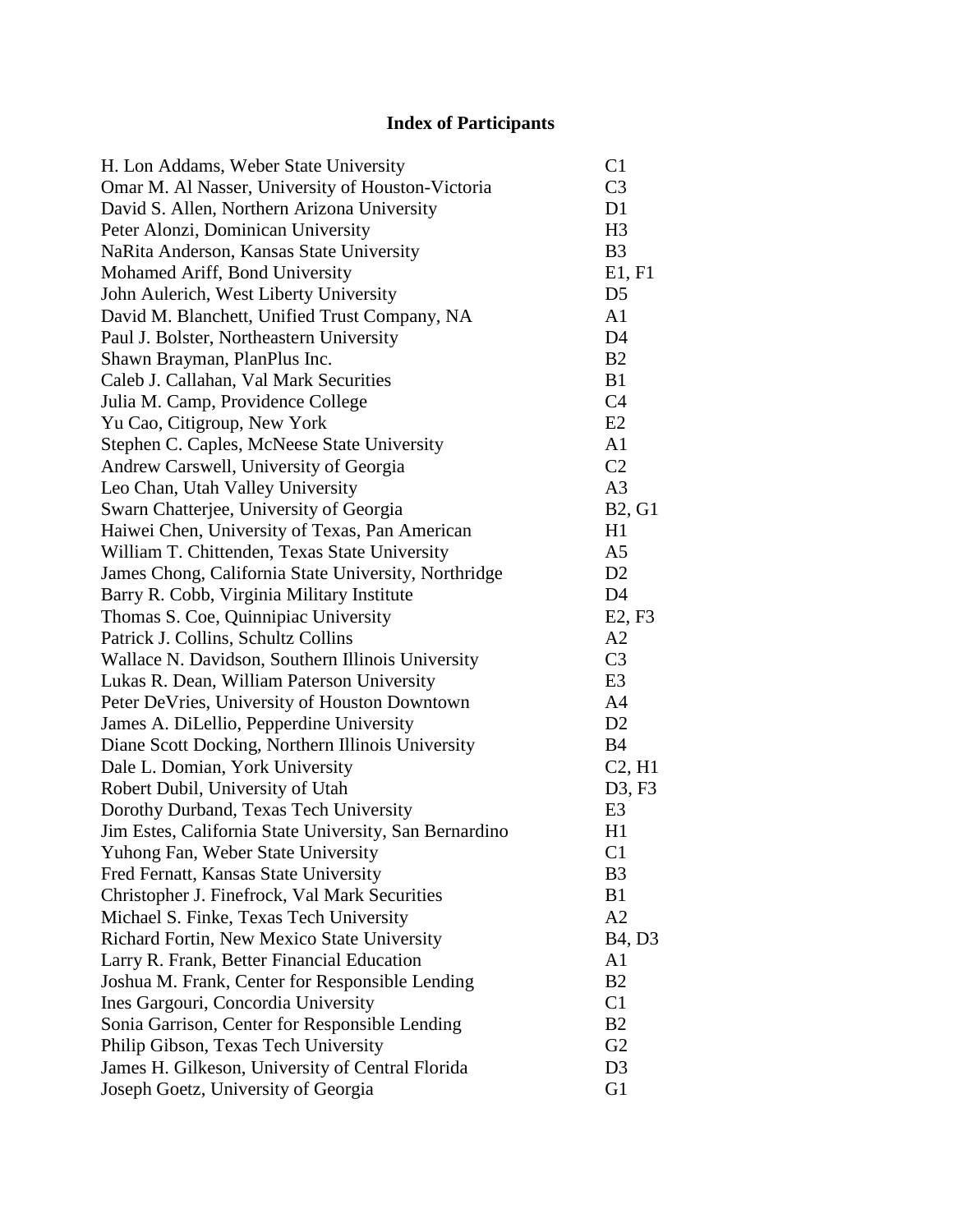| John Grable, Kansas State University                       | B <sub>3</sub>                                                    |
|------------------------------------------------------------|-------------------------------------------------------------------|
| Tim Griesdorn, Iowa State University                       | E <sub>3</sub>                                                    |
| Nell S. Gullett, The University of Tennessee at Martin     | B <sub>3</sub>                                                    |
| Michael E. Hanna, University of Houston – Clear Lake       | A1                                                                |
| Sherman D. Hanna, The Ohio State University                | C <sub>4</sub> , D <sub>4</sub> , F <sub>2</sub> , H <sub>2</sub> |
| <b>Christopher Hause, Hause Actuarial Solutions</b>        | H <sub>3</sub>                                                    |
| Rick Hesse, Pepperdine University                          | D2                                                                |
| Lorene Hiris, Long Island University                       | E1                                                                |
| Catherine S. F. Ho, University of Technology MARA          | E1                                                                |
| Hunter M. Holzhauer, Penn State Erie, The Behrend College  | A5, D2                                                            |
| Wei-Huei Hsu, Massey University                            | G2                                                                |
| Daniel E. Huerta, The University of Texas-Pan American     | C <sub>2</sub>                                                    |
| M. Monica Hussein, California State University, Northridge | D2                                                                |
| Sandra Huston, Texas Tech University                       | A2                                                                |
| Syed A. Hyat, Central Connecticut State University         | A <sub>3</sub>                                                    |
| Kenneth Janson, Northern Michigan University               | D <sub>5</sub>                                                    |
| Timothy E. Jares, University of Northern Colorado          | A <sub>4</sub>                                                    |
| HoJun Ji, The Ohio State University                        | C <sub>4</sub>                                                    |
| Pornsit Jiraporn, Pennsylvania State University            | C <sub>3</sub>                                                    |
| Lee N. Johnson, University of Georgia                      | B2                                                                |
| Samuel Kyle Jones, Stephen F. Austin State University      | C1                                                                |
| Leonie Karkoviata, University of Houston Downtown          | A <sub>4</sub>                                                    |
| Michael D. Kinsman, Pepperdine University                  | C <sub>3</sub>                                                    |
| Halil Kiymaz, Rollins College                              | <b>B4</b>                                                         |
| Lawrence Kryzanowski, Concordia University                 | C <sub>1</sub>                                                    |
| Irina Kunovskaya, University of Georgia                    | A <sub>4</sub>                                                    |
| Karen Eilers Lahey, University of Akron                    | <b>B1</b> , F1                                                    |
| Huy D. Lam, Schultz Collins                                | A <sub>2</sub>                                                    |
| Miranda Lam, Salem State University                        | D1                                                                |
| David R. Lange, Auburn University Montgomery               | H <sub>3</sub>                                                    |
| Kittipong Laosethakul, Sacred Heart University             | E2                                                                |
| Craig Lemoine, The American College                        | D <sub>5</sub>                                                    |
| Vance Lesseig, Texas State University                      | A5                                                                |
| Li-Kai (Connie) Liao, University of New Orleans            | A3                                                                |
| Han Na Lim, The Ohio State University                      | D4                                                                |
| William Lim, York University                               | D <sub>3</sub>                                                    |
| Fialupe Lotoala, Massey University                         | H2                                                                |
| Paul J. Maloney, Providence College                        | C <sub>4</sub>                                                    |
| Lewis Mandell, University of Washington                    | A <sub>4</sub>                                                    |
| Ike Mathur, Southern Illinois University at Carbondale     | C <sub>3</sub>                                                    |
| Claire Matthews, Massey University                         | A2, F2                                                            |
| Christine A. McClatchey, University of Northern Colorado   | A4, A5                                                            |
| Joseph P. McCormack, University of Houston – Clear Lake    | H2                                                                |
| Robert W. McLeod, The University of Alabama                | A5, D2                                                            |
| David McMillan, University of St Andrews                   | F1                                                                |
| Stuart E. Michelson, Stetson University                    | B <sub>4</sub> , D <sub>3</sub>                                   |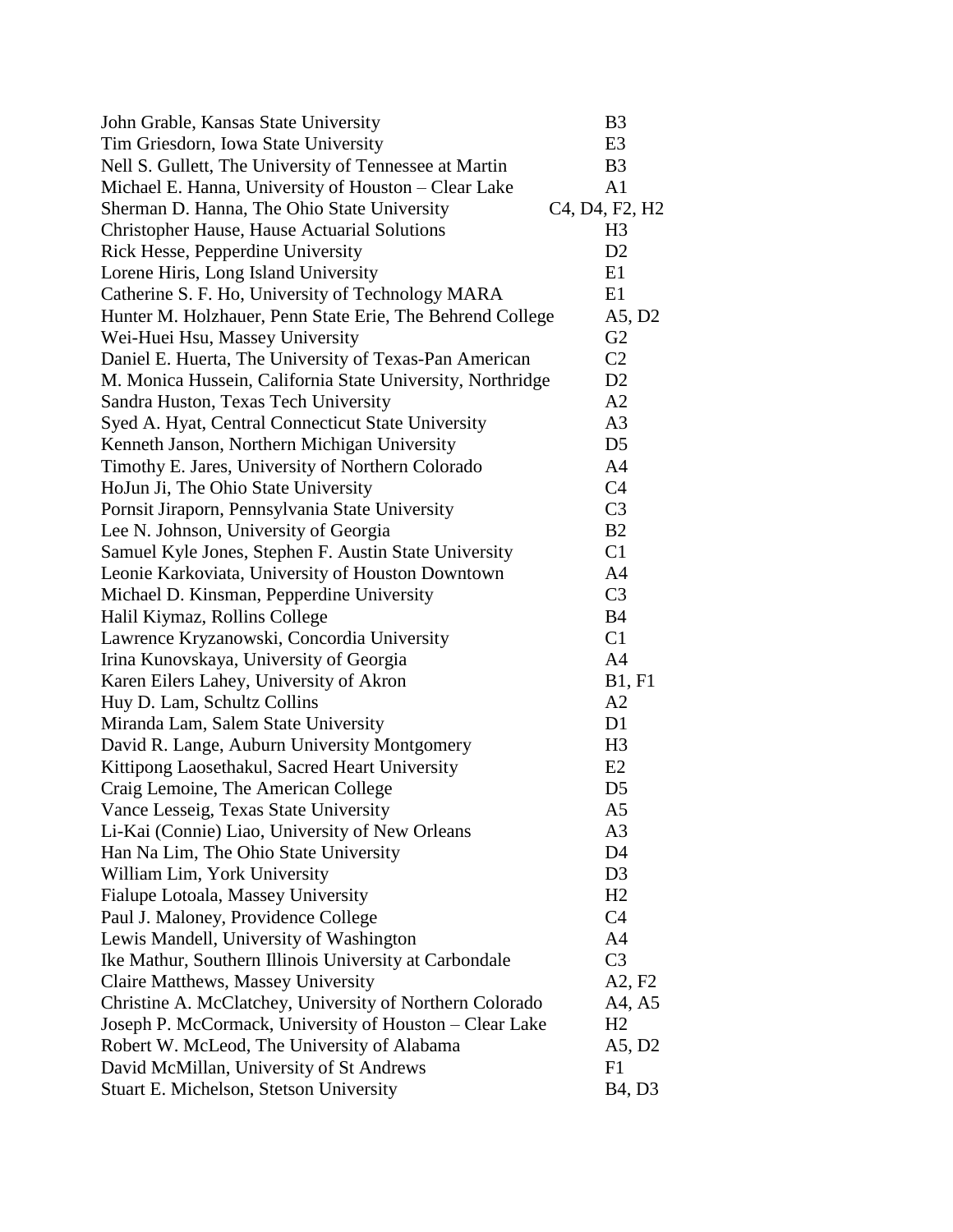| John B. Mitchell, Central Michigan University                | A <sub>1</sub>                  |
|--------------------------------------------------------------|---------------------------------|
| Alan Moore, Kahler Financial Group                           | G1                              |
| Robert W. Moreschi, Virginia Military Institute              | D <sub>4</sub>                  |
| Jim Morriss, Black Dog Research                              | D <sub>1</sub>                  |
| Barry S. Mulholland, Texas Tech University                   | A2                              |
| Corey Murphy, Marquette University                           | H1                              |
| David Nanigian, The American College                         | D <sub>5</sub> , E <sub>4</sub> |
| Michael J. Naylor, Massey University                         | H <sub>2</sub>                  |
| Thanh Ngo, University of Texas, Pan American                 | H1                              |
| Robert Nielsen, University of Georgia                        | C <sub>2</sub>                  |
| Teofilo Ozuna, The University of Texas-Pan American          | C <sub>2</sub>                  |
| T. Mark Pace, Objective Review, Inc.                         | H <sub>3</sub>                  |
| Lance Palmer, University of Georgia                          | <b>B2, G1</b>                   |
| Ohannes G. Paskelian, University of Houston Downtown         | A <sub>4</sub>                  |
| Grady Perdue, University of Houston - Clear Lake             | H <sub>2</sub>                  |
| Brandon J. Peterson, University of Florida                   | E1                              |
| Daniel Perez, The University of Texas-Pan American           | C <sub>2</sub>                  |
| G. Michael Phillips, California State University, Northridge | D2                              |
| Gina Poncini, University of Milan                            | E1                              |
| Dev Prasad, University of Massachusetts, Lowell              | <b>B4</b>                       |
| Charles Rayhorn, Northern Michigan University                | D <sub>5</sub>                  |
| Arnold L. Redman, The University of Tennessee at Martin      | B <sub>3</sub>                  |
| William Reichenstein, Baylor University                      | H1                              |
| Andres Rivas, Texas A&M International University             | C <sub>2</sub>                  |
| Chris Robinson, York University                              | E4                              |
| Robert Rodermund, Kansas State University                    | B <sub>3</sub>                  |
| Ron Sages, Kansas State University                           | B <sub>3</sub>                  |
| Martin C. Seay, University of Georgia                        | C <sub>2</sub>                  |
| Andrei Shynkevich, Kent State University                     | B1                              |
| Betty J. Simkins, Oklahoma State University                  | H <sub>3</sub>                  |
| Sandeep Singh, College at Brockport                          | B1                              |
| Hyrum L. Smith, Virginia Tech                                | E <sub>3</sub>                  |
| Jiyeon Son, The Ohio State University                        | F2                              |
| Darrol J. Stanley, Pepperdine University                     | C3, D2                          |
| Ryan Stover, Ameriprise Financial                            | B <sub>3</sub>                  |
| Lorne N. Switzer, Concordia University, Montreal             | E2                              |
| Jacob P. Sybrowsky, Utah Valley University                   | E3                              |
| Nabil Tahani, York University                                | E4                              |
| Ning Tang, San Diego State University                        | E4                              |
| Dilek Leblebici Teker, Okan University                       | D1, E2                          |
| Suat Teker, Okan University                                  | D1, E2                          |
| Jack [Siyuan] Tian, Massey University                        | F2                              |
| J. Holland Toles, Texas State University                     | E <sub>3</sub>                  |
| Shenghui Tong, Central University of Finance and Economics   | C <sub>3</sub>                  |
| Cris de la Torre, University of Northern Colorado            | A5                              |
| Emery A. Trahan, Northeastern University                     | D <sub>4</sub>                  |